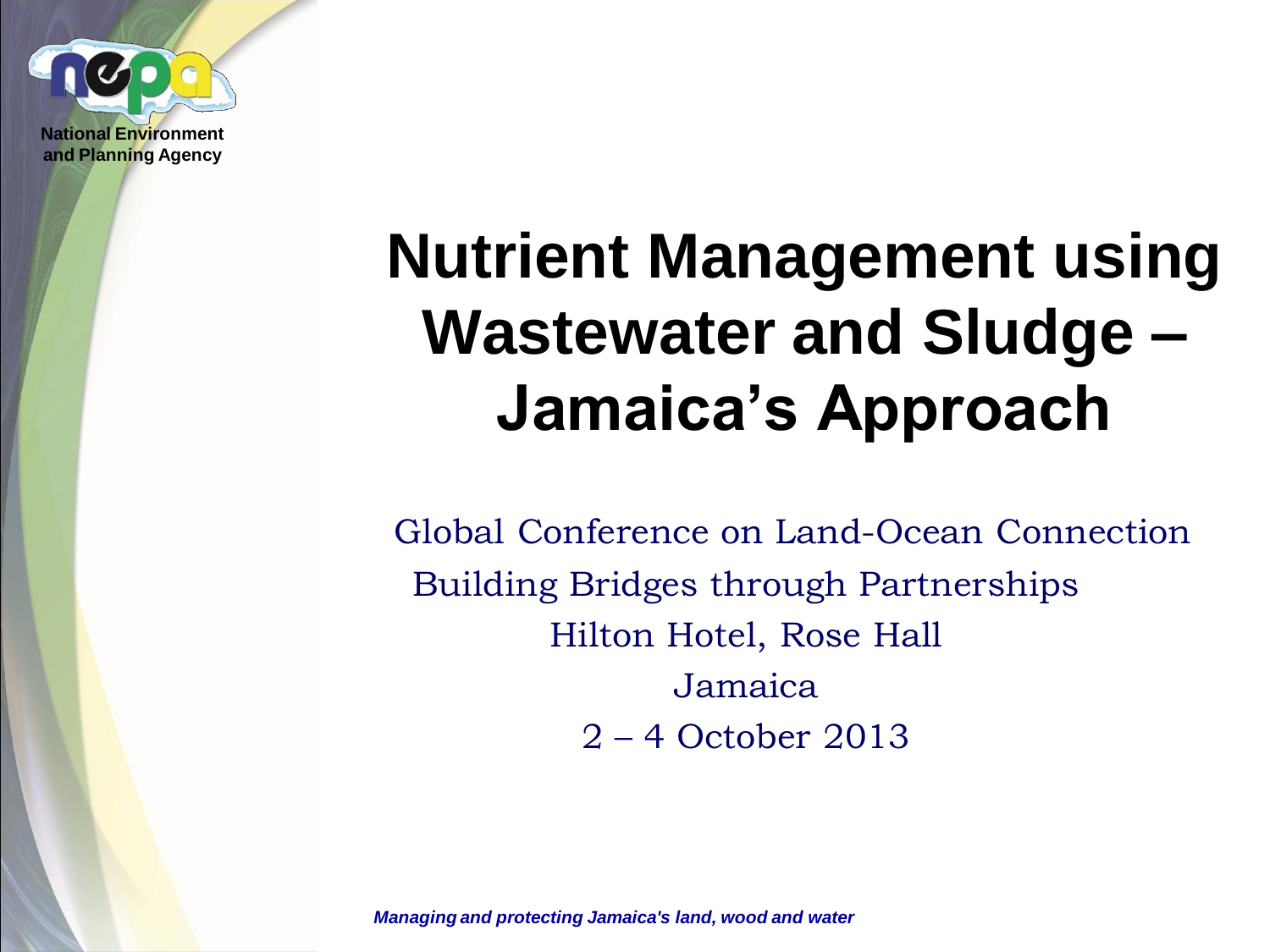## **Overview**

- Jamaica
- Context for Nutrient Management
- Value of Using Wastewater Products as Nutrient Source
- Initiatives And Actions Taken To Minimize Pollution of The Natural Resources
- Policy and Legislative Framework
- Factors for Consideration
- Nutrient Management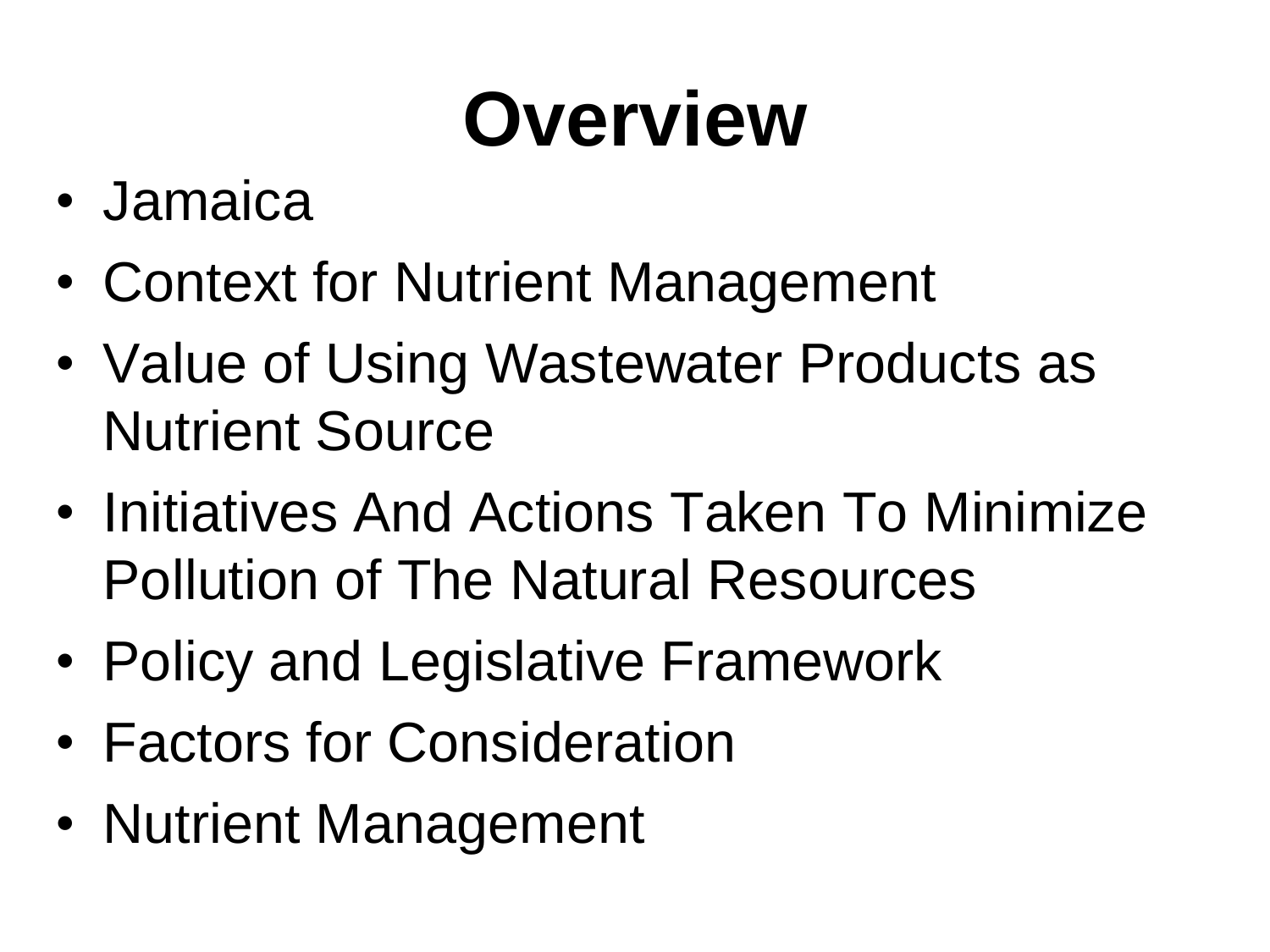#### **Map of Jamaica**

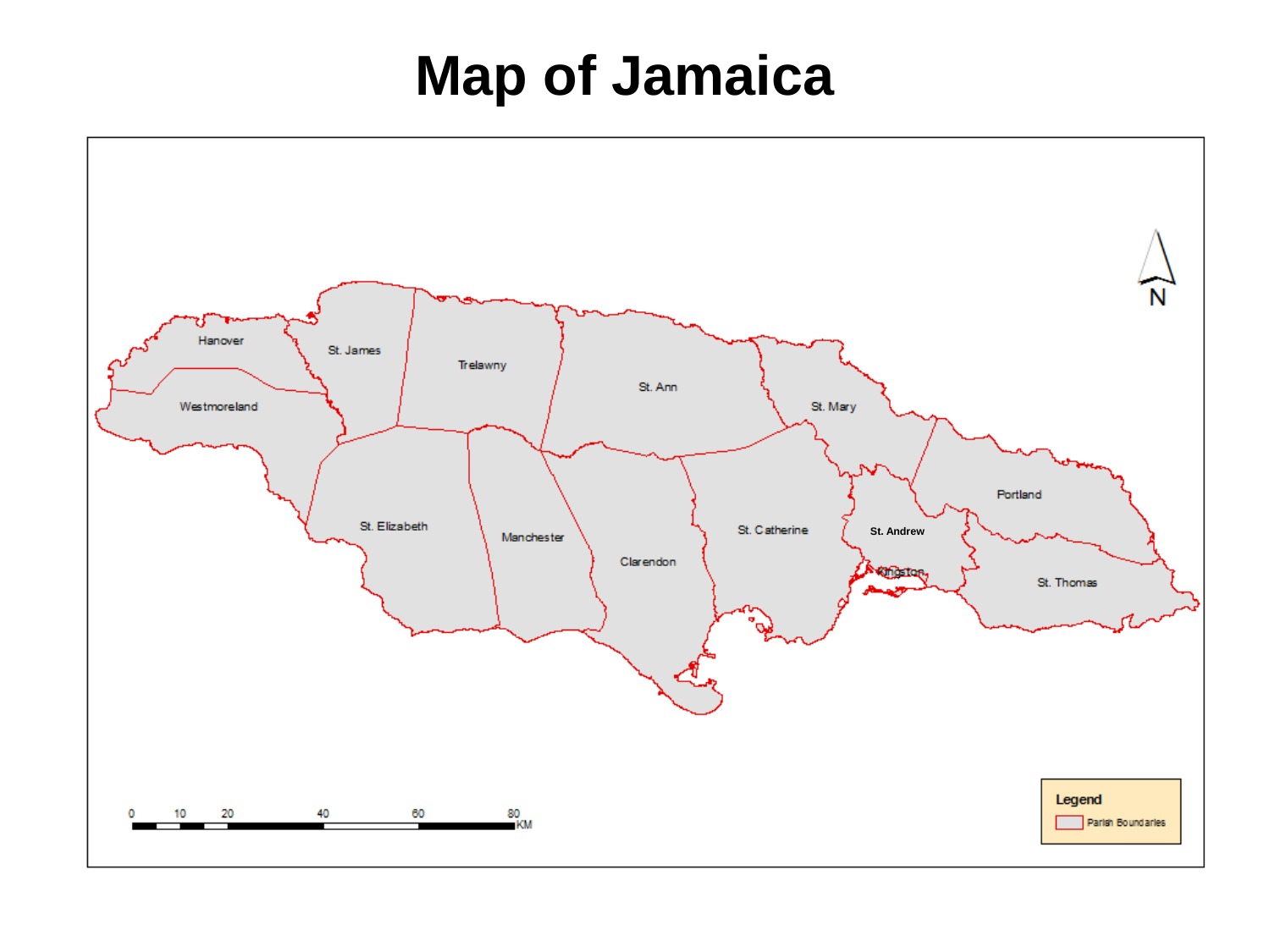#### **Watersheds Management Units**

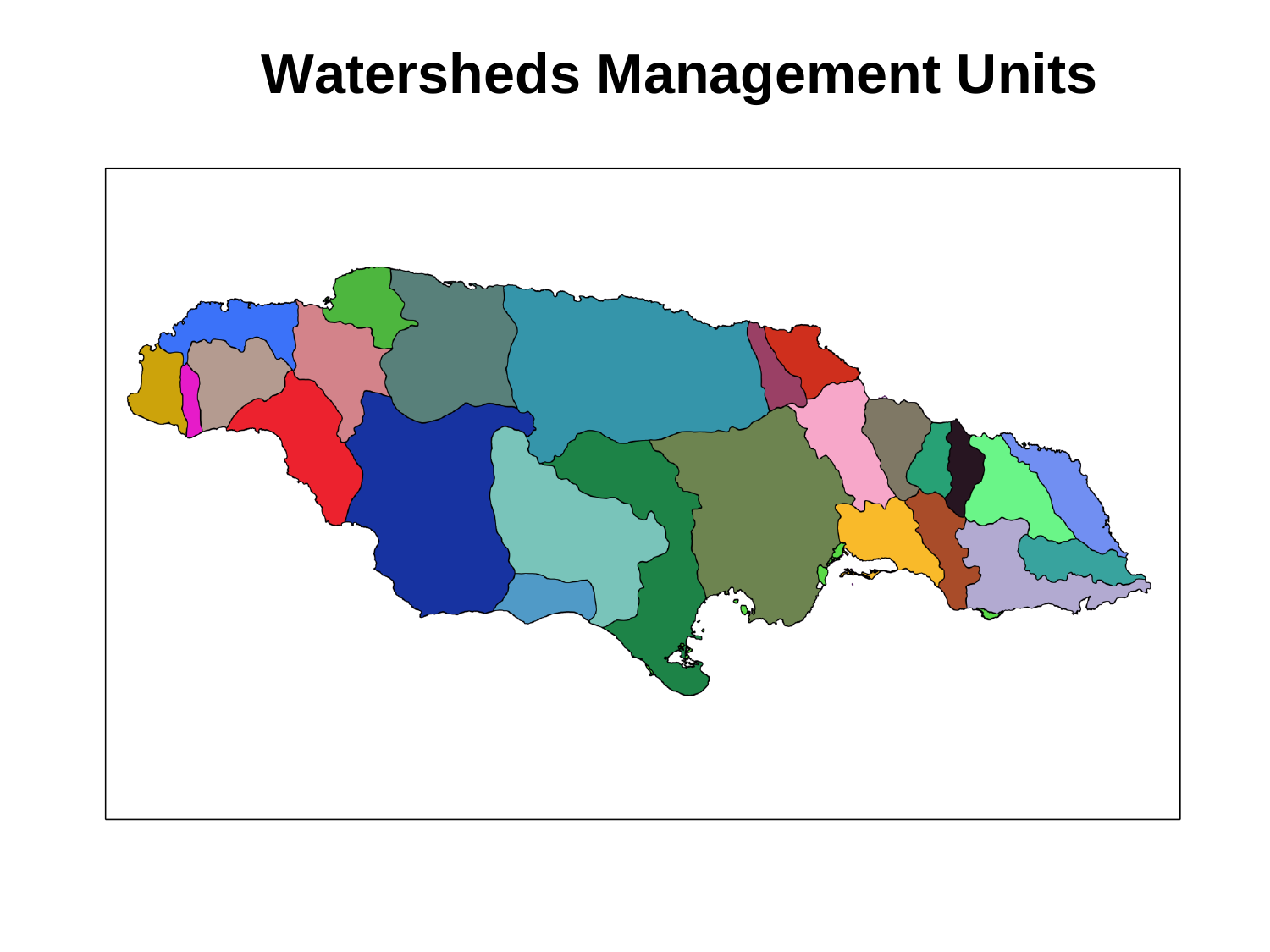#### **Map of Protected Areas**

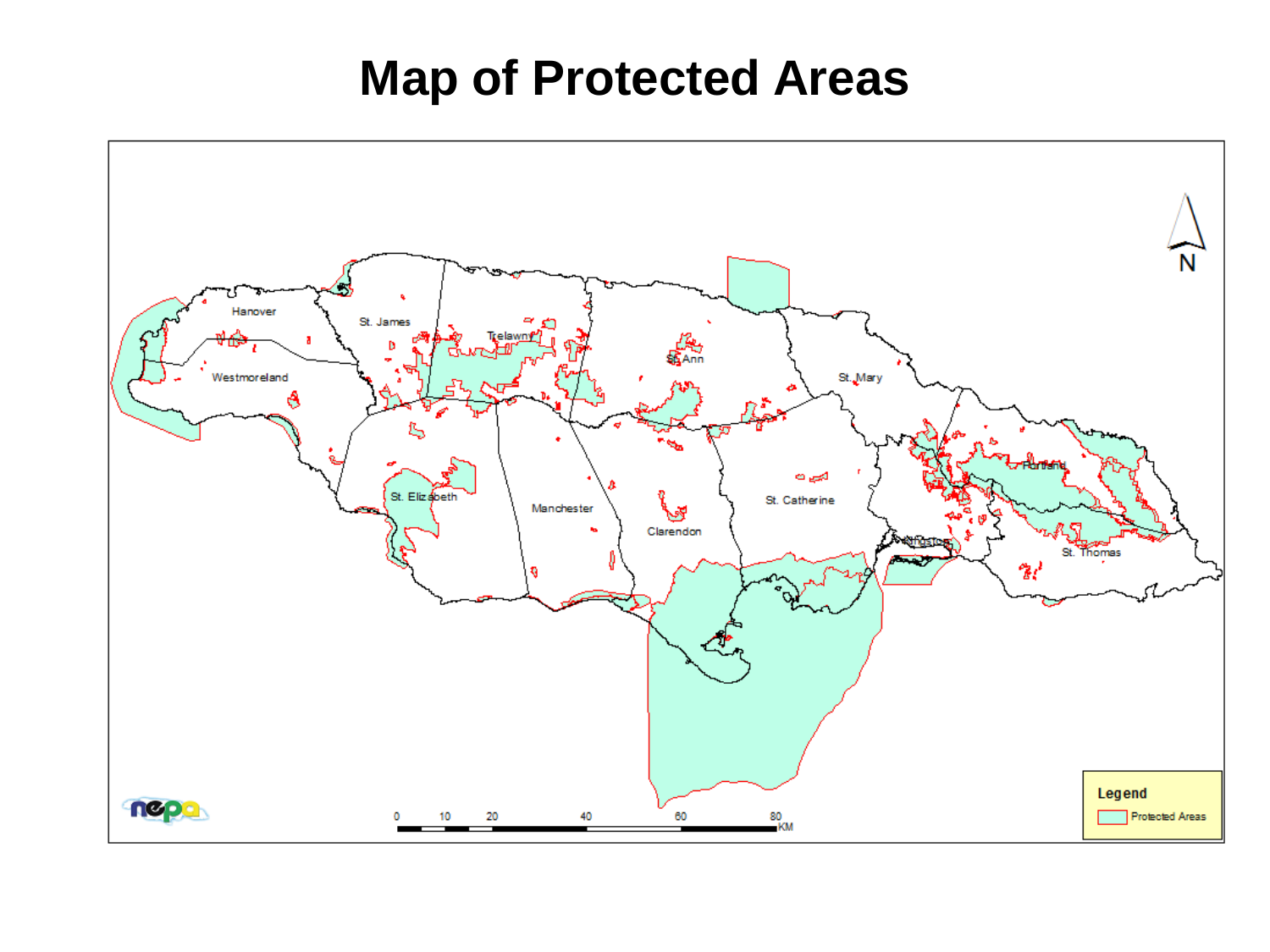#### **Waste Disposal Sites**





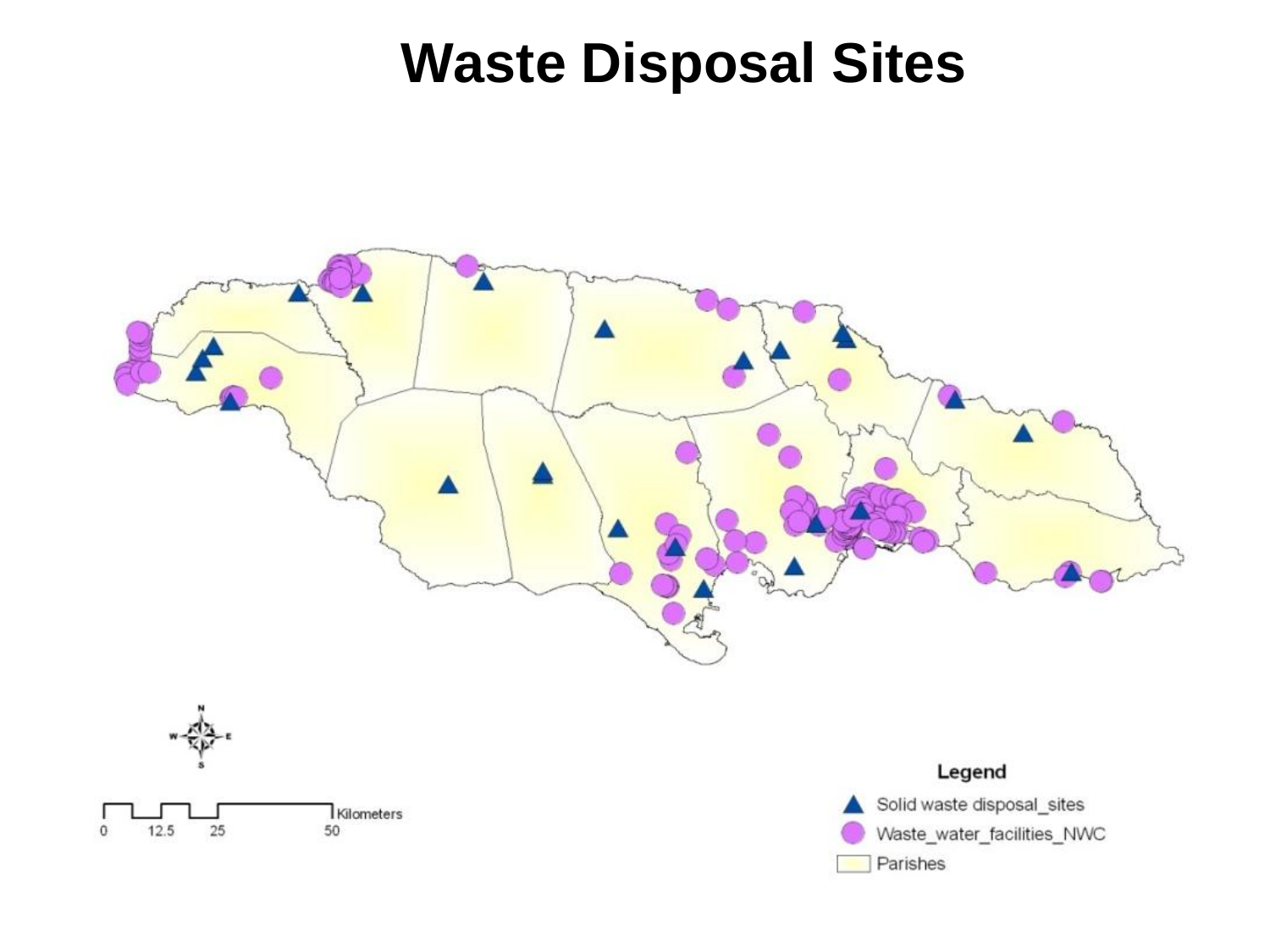#### **Maps showing Rivers**

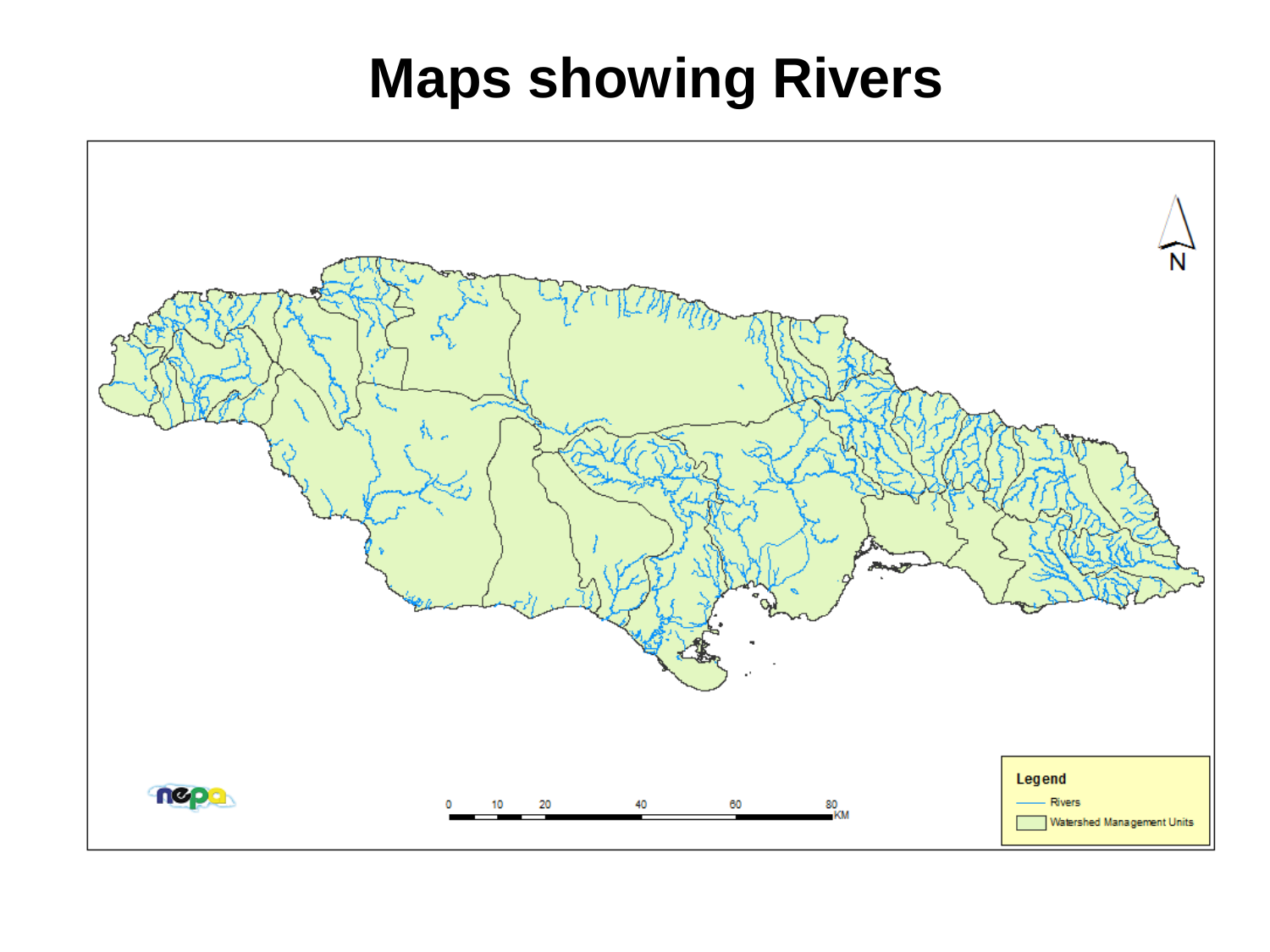#### **Map Showing Effluent Discharges to Date**

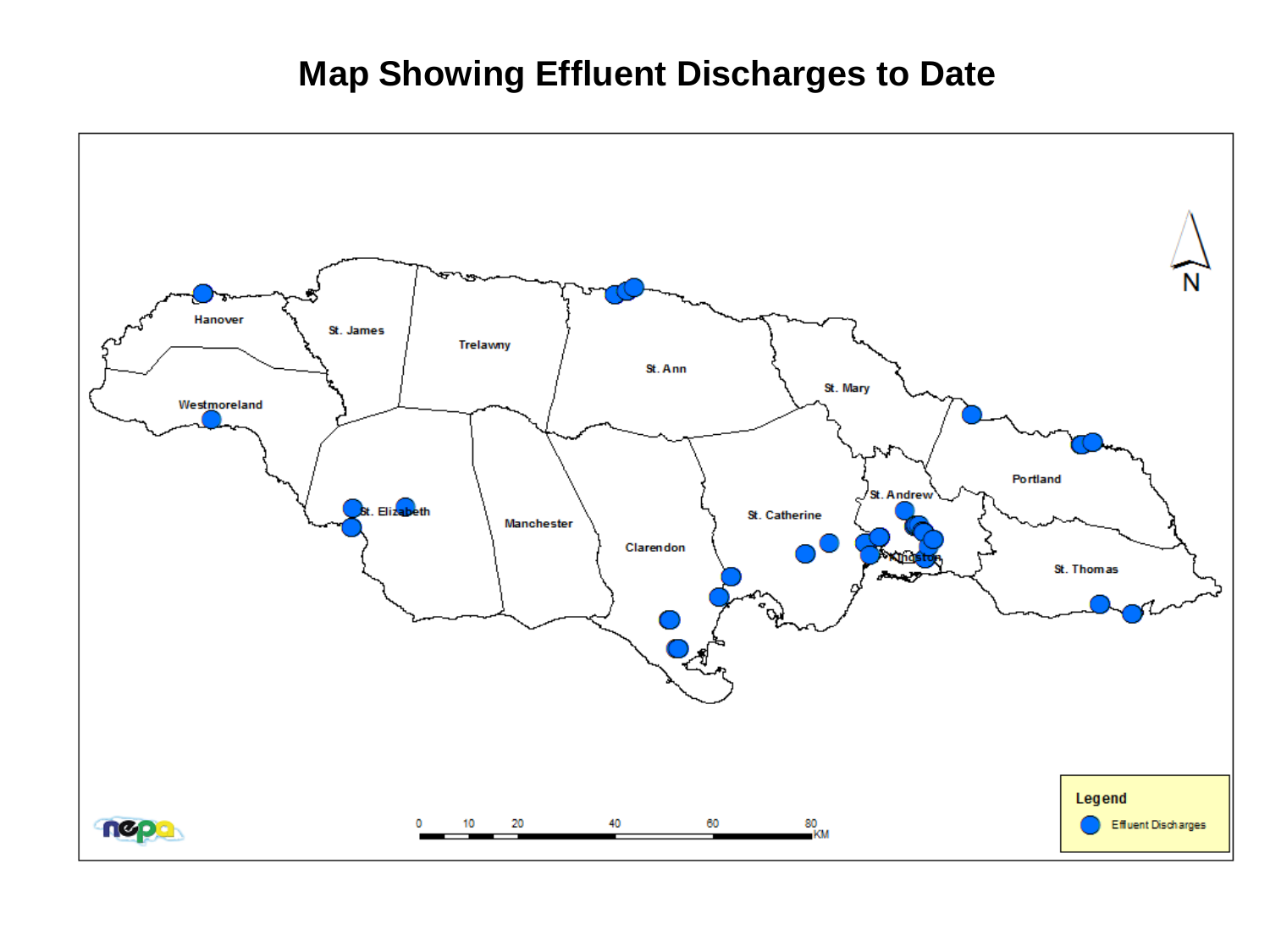#### **Jamaica's Water Quality Monitoring Sites**

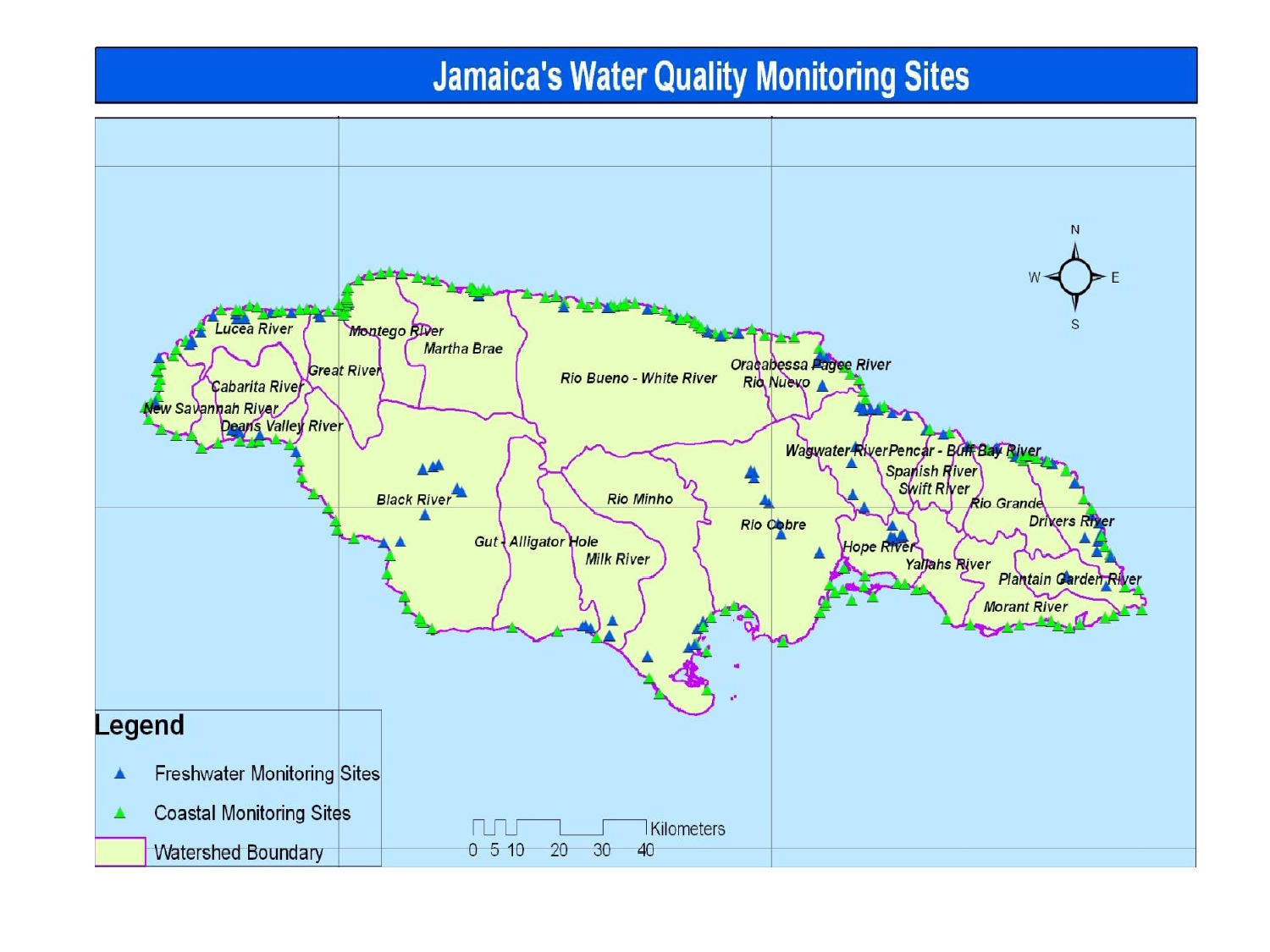#### Generalized Map of Phosphorus Levels



Jamaica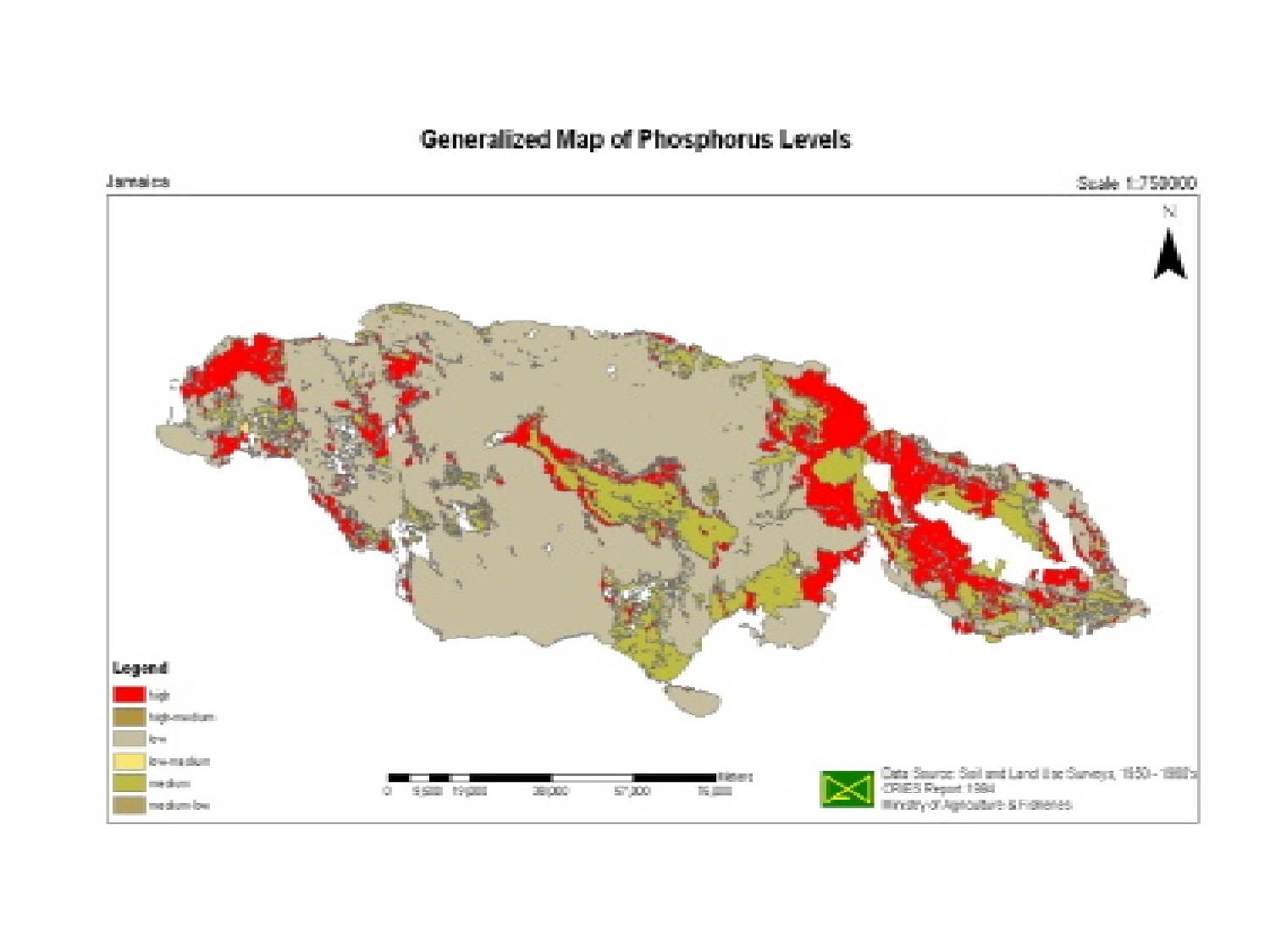

#### Generalized Map of Phosphorus Levels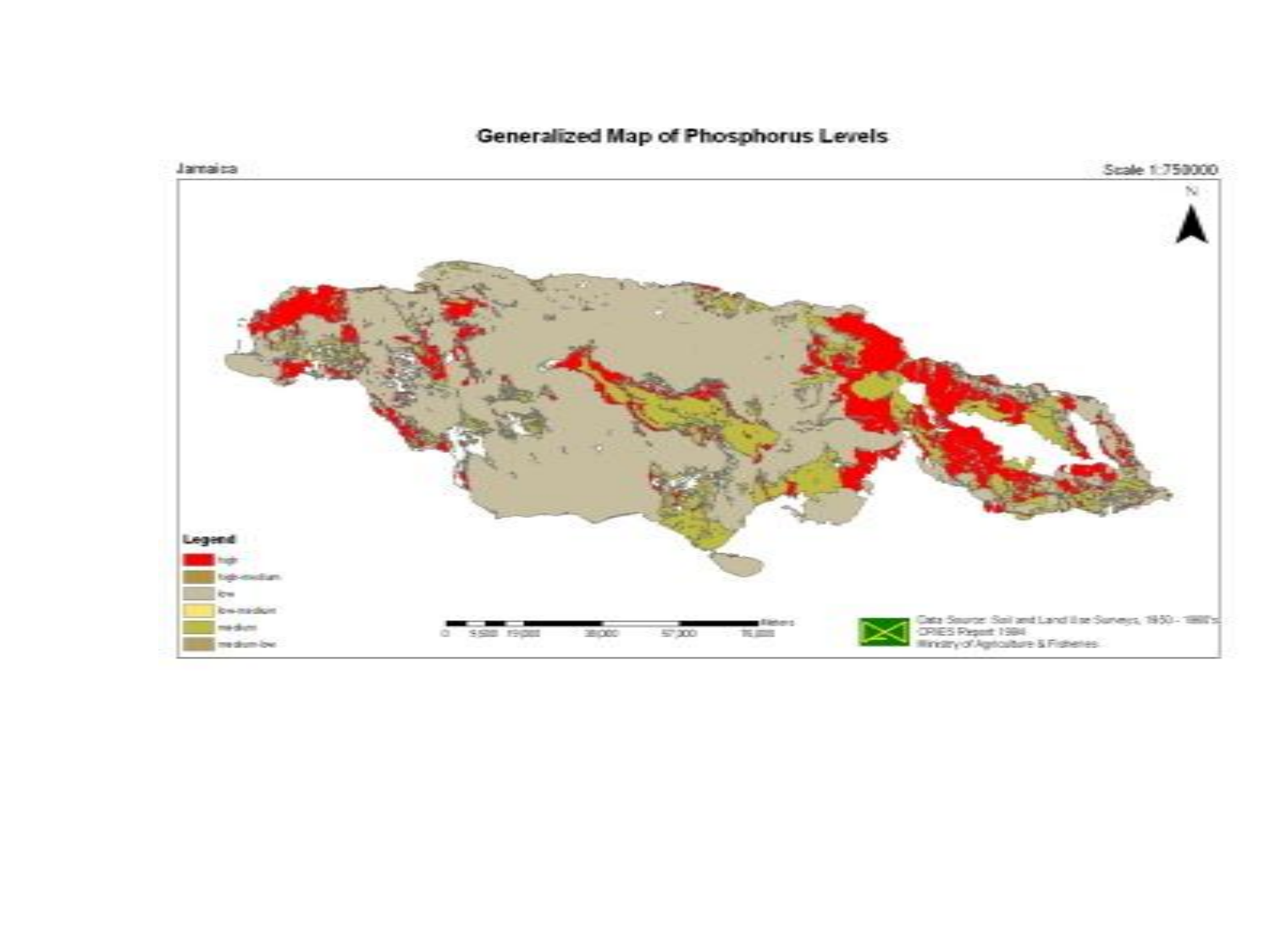#### **Context for Nutrient Management in Jamaica**

- Eutrophication of water resources surface and coastal
- Incidents of Fish Kill s in Surface and Coastal Areas
- High level of nutrients contained in raw and poorly treated Wastewaters (Sewage Effluent, Trade (Industrial) Effluent and Sludge}
- Reuse for selected land applications more benefial than costly tertiary treatment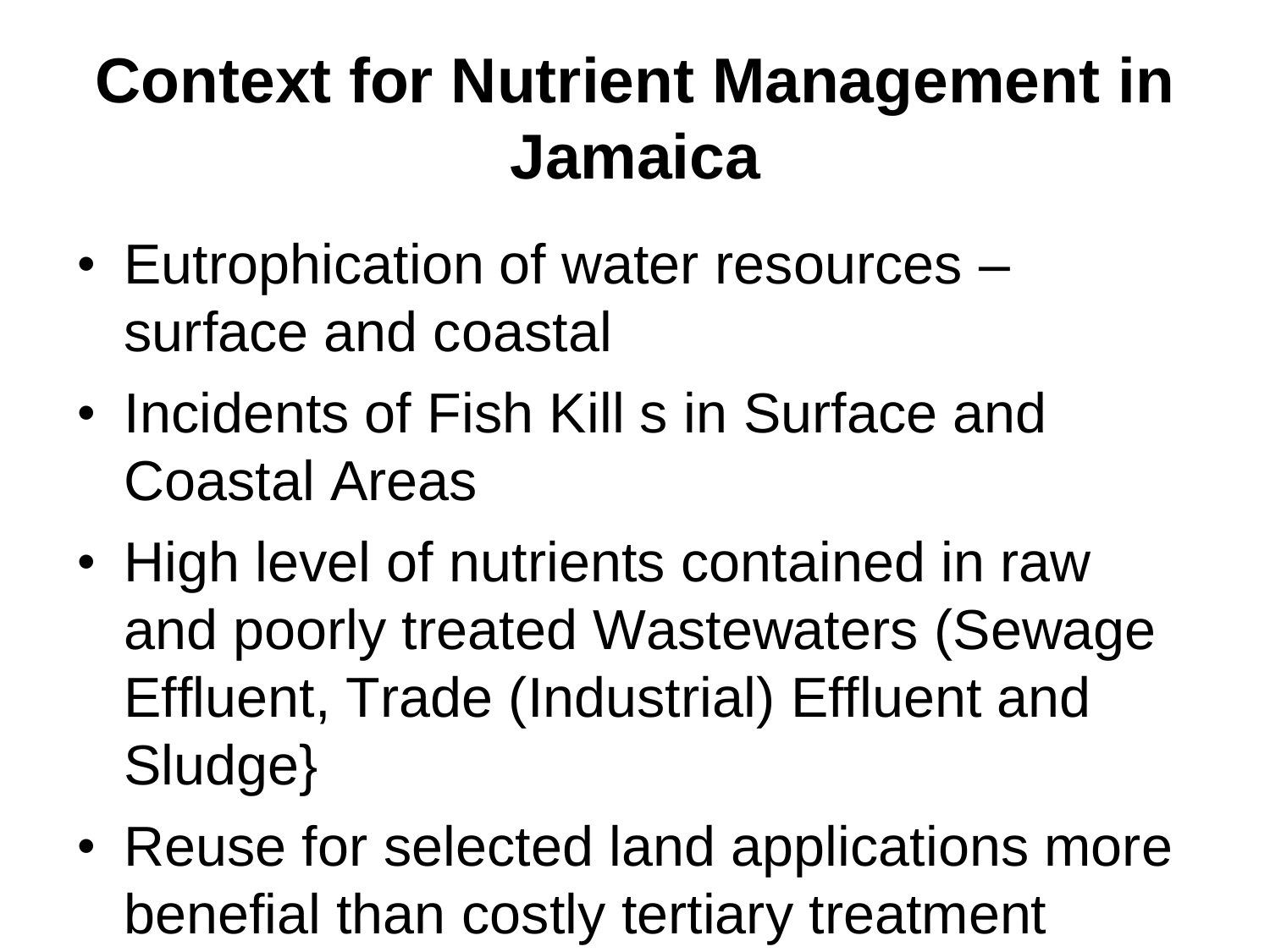#### **Value of Wastewater Products as Nutrient Source**

Wastewater contains valuable resources such as

• Organic matter, Nutrients and Water

It may also contain varying concentration levels of:

- chemical contaminants nitrates, phosphates, metals,organic compounds, chlorides, sulphates
- pathogens that are potentially detrimental to soils or plant growth and/or
- pose a risk to the wider environment and public health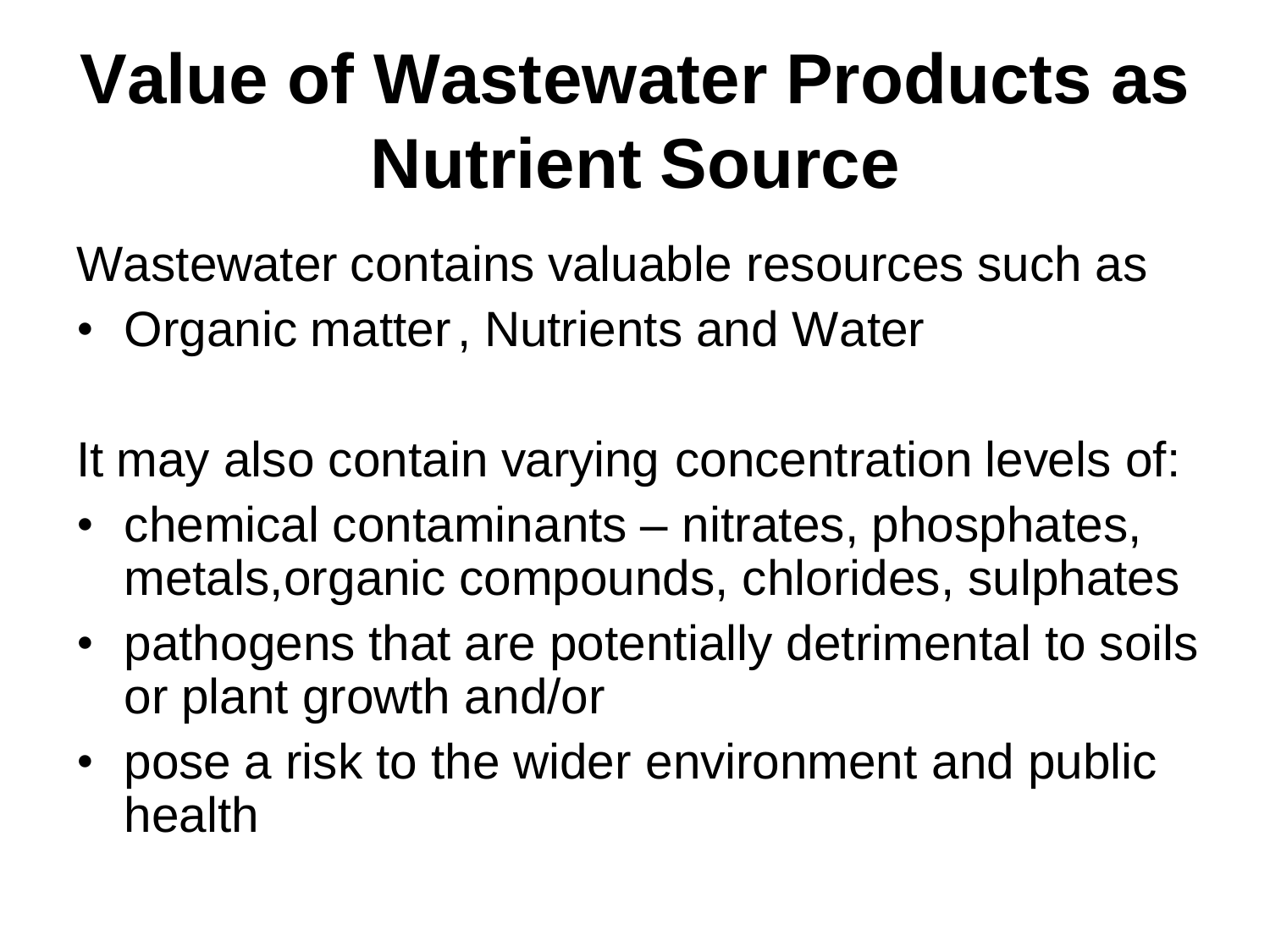#### **Initiatives and Actions Taken in Jamaica To Minimize Pollution of The Natural Resources**

- Policies
- Legislation
- Collaborate with Government Agencies and Industry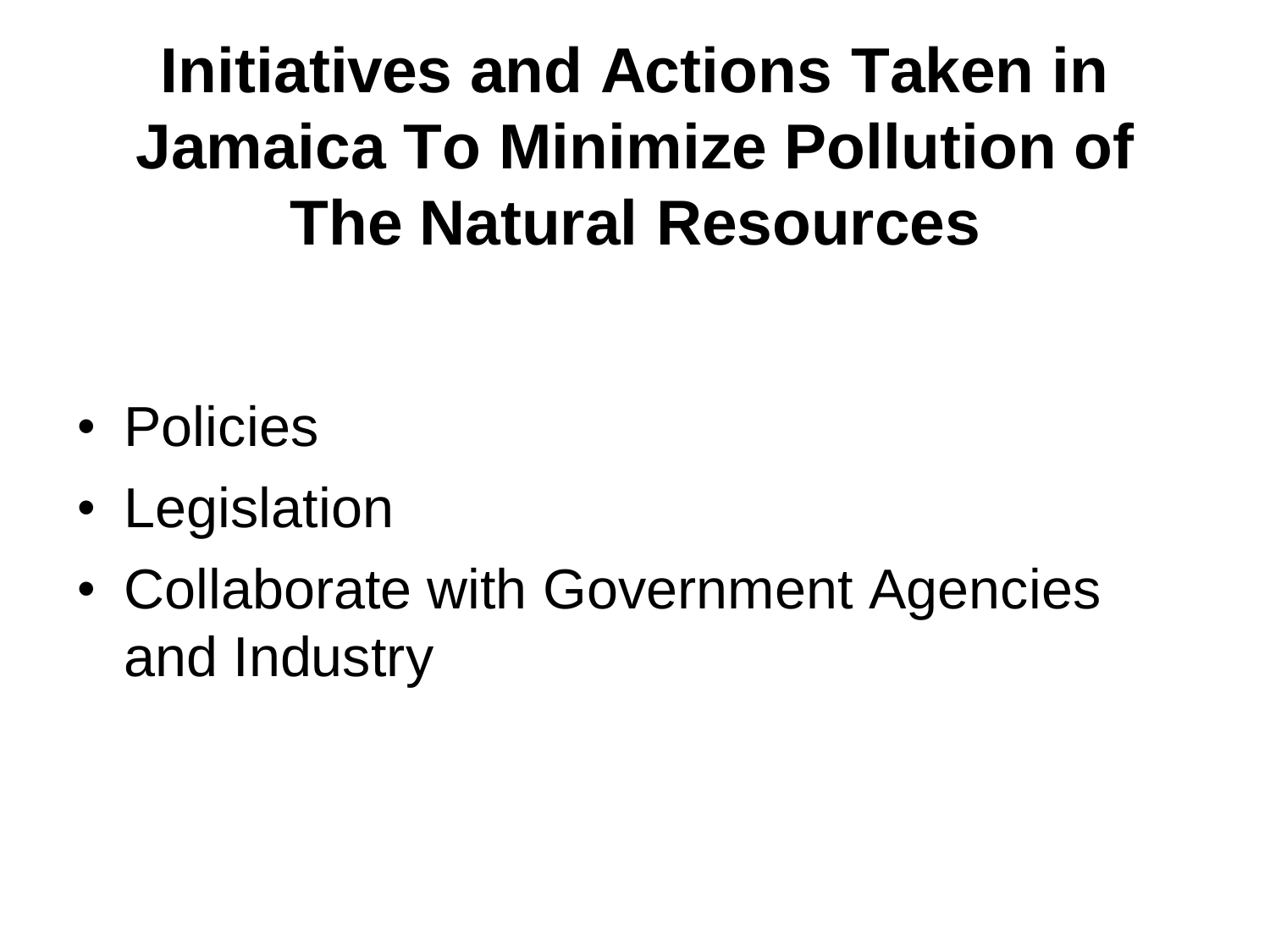# **Policy Framework**

- Voluntary Compliance
- Standards to protect the natural resource
- Collaboration with Stakeholders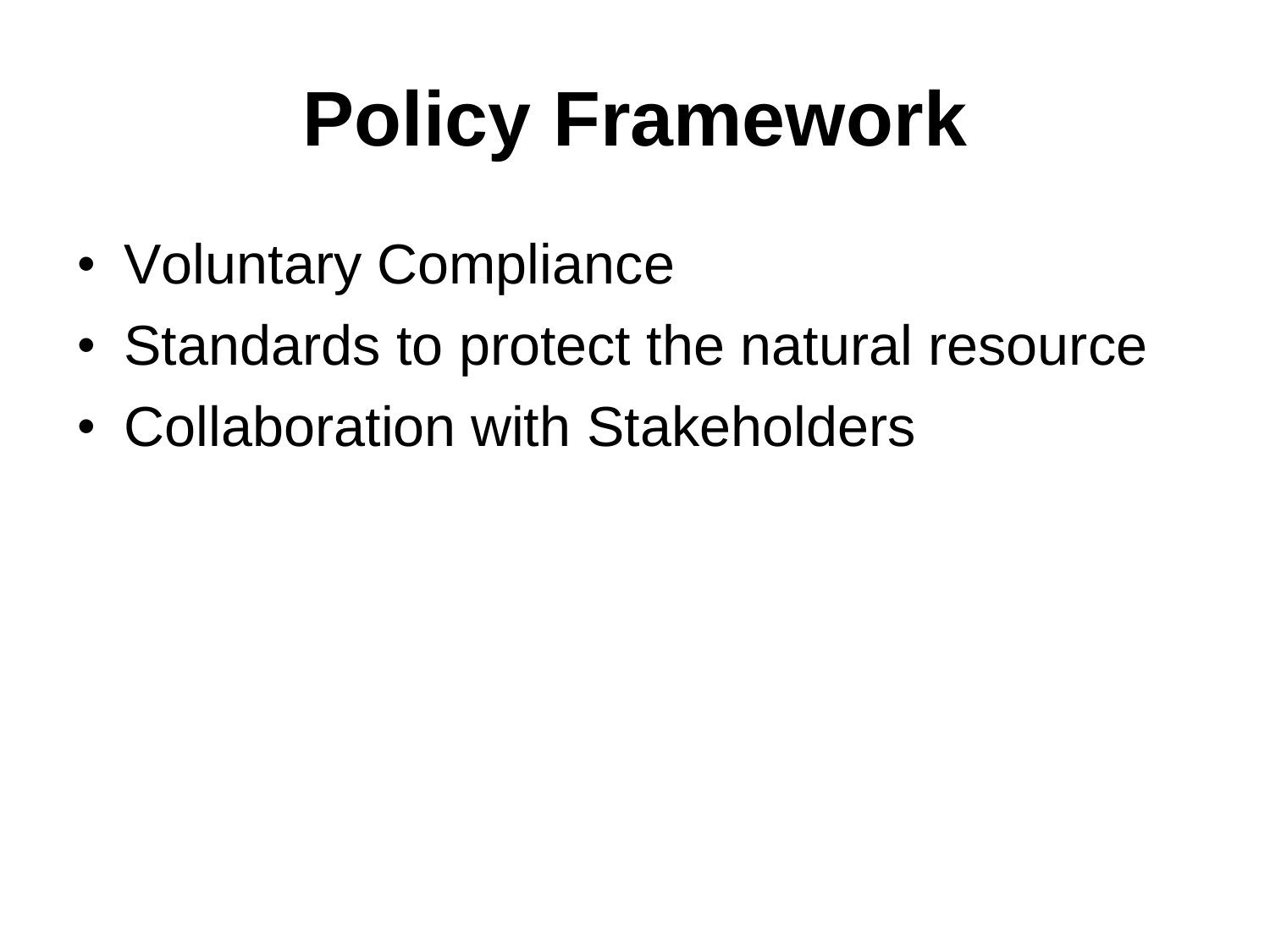# **Voluntary Compliance**

Promotion of

- Environmental Stewardship
- Environmental Management Systems
- Reuse of Treated Wastewater and Sludge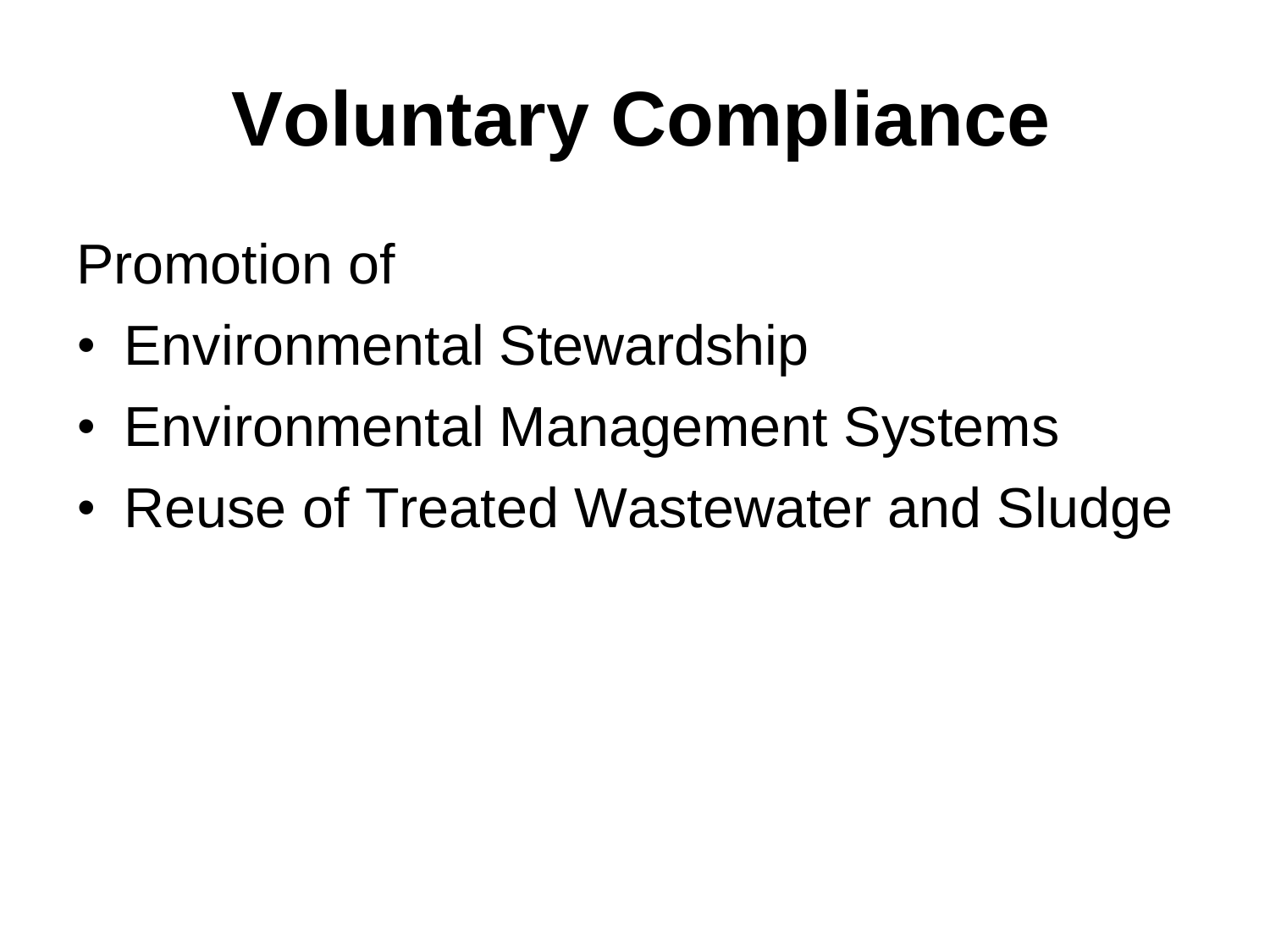#### **Standards Developed**

- Ambient Freshwater Water Quality **Standards**
- Ambient Coastal Water Quality Standards
- NRCA Trade Effluent Standards
- NRCA Sewage Effluent Standards
- NRCA Sewage Irrigation Standards
- NRCA National Treated Sewage Sludge/Biosolids Standards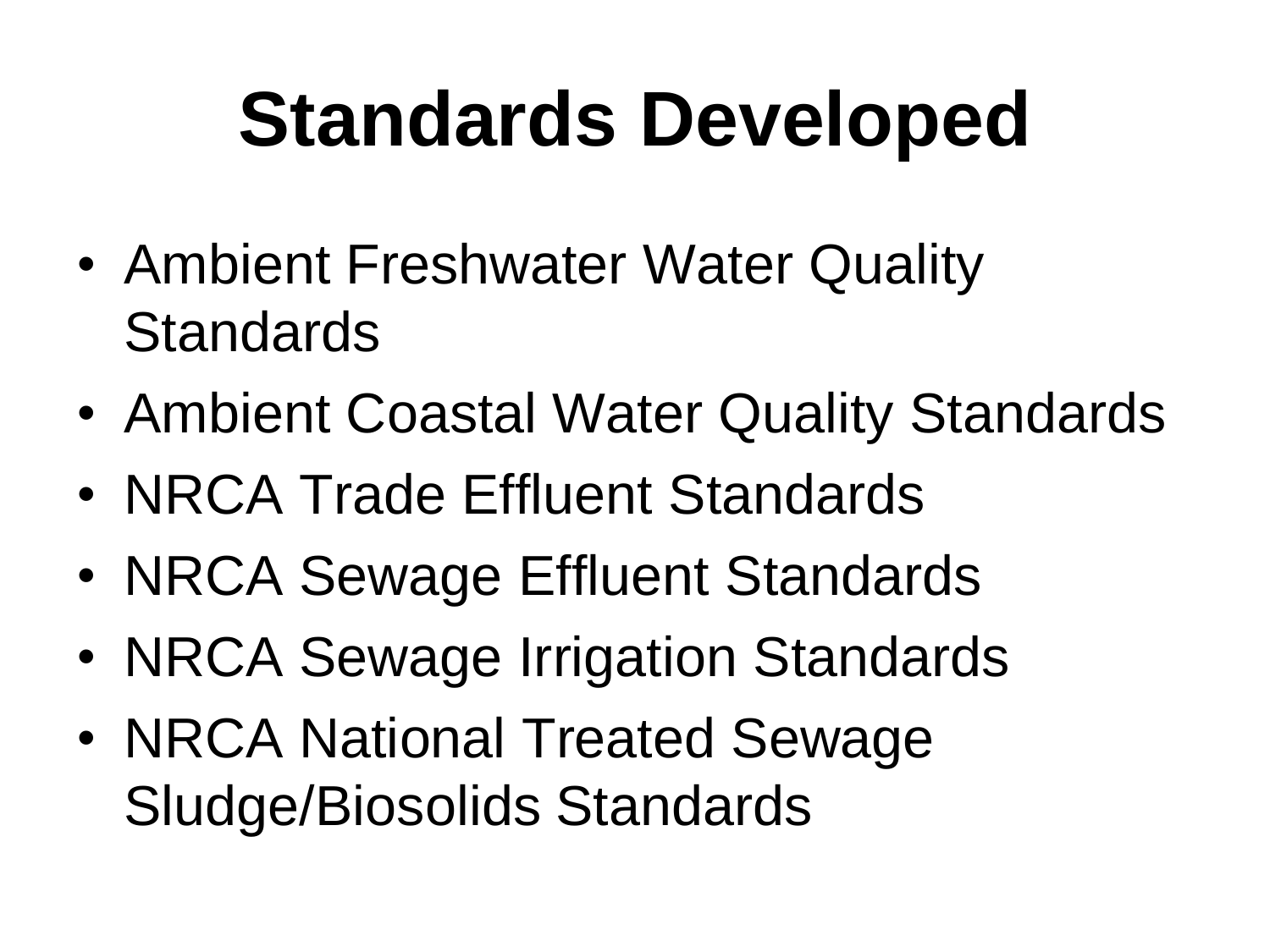#### **Reuse of Treated Wastewater Products**

- Nutrient Management Plans
- Land Application for Reuse of Effluent and Sludge under specific conditions
- Licensing arrangement for wastewater reuse under stipulated conditions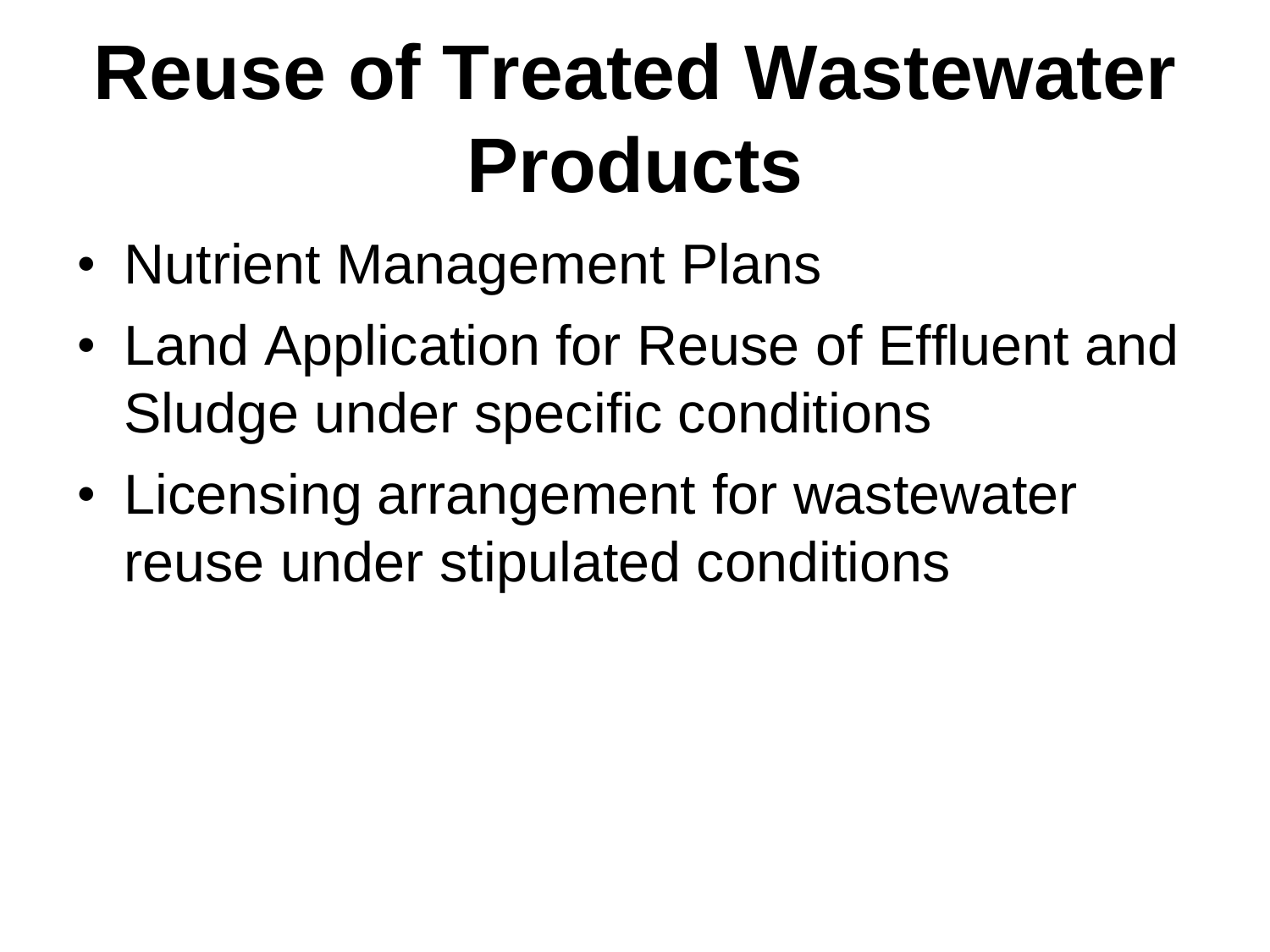# **Collaboration with Industry Consumers and Regulators**

• Elimination of Phosphates in Detergents – by amendment of the Commodity Standard Phosphate in Synthetic laundry Detergent (JS 73)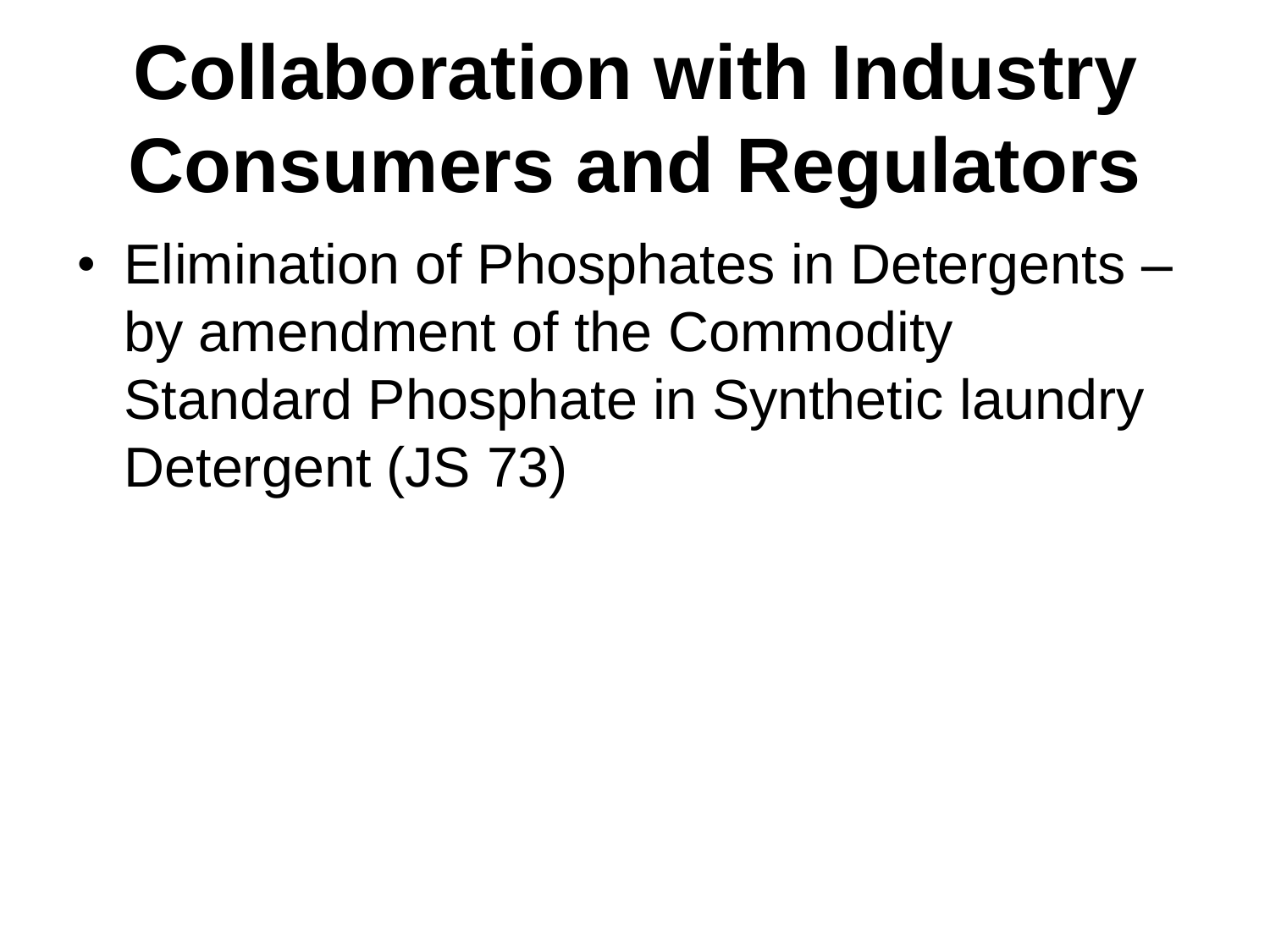## **Legislative Framework**

- **The Natural Resources Conservation** Authority Act, 1991
	- **NRCA Permits & Licences Regulations**
	- **NRCA Wastewater and Sludge Regulations** (2013)
- The Beach Control Act, 1956
- The Town and Country Planning Act, 1958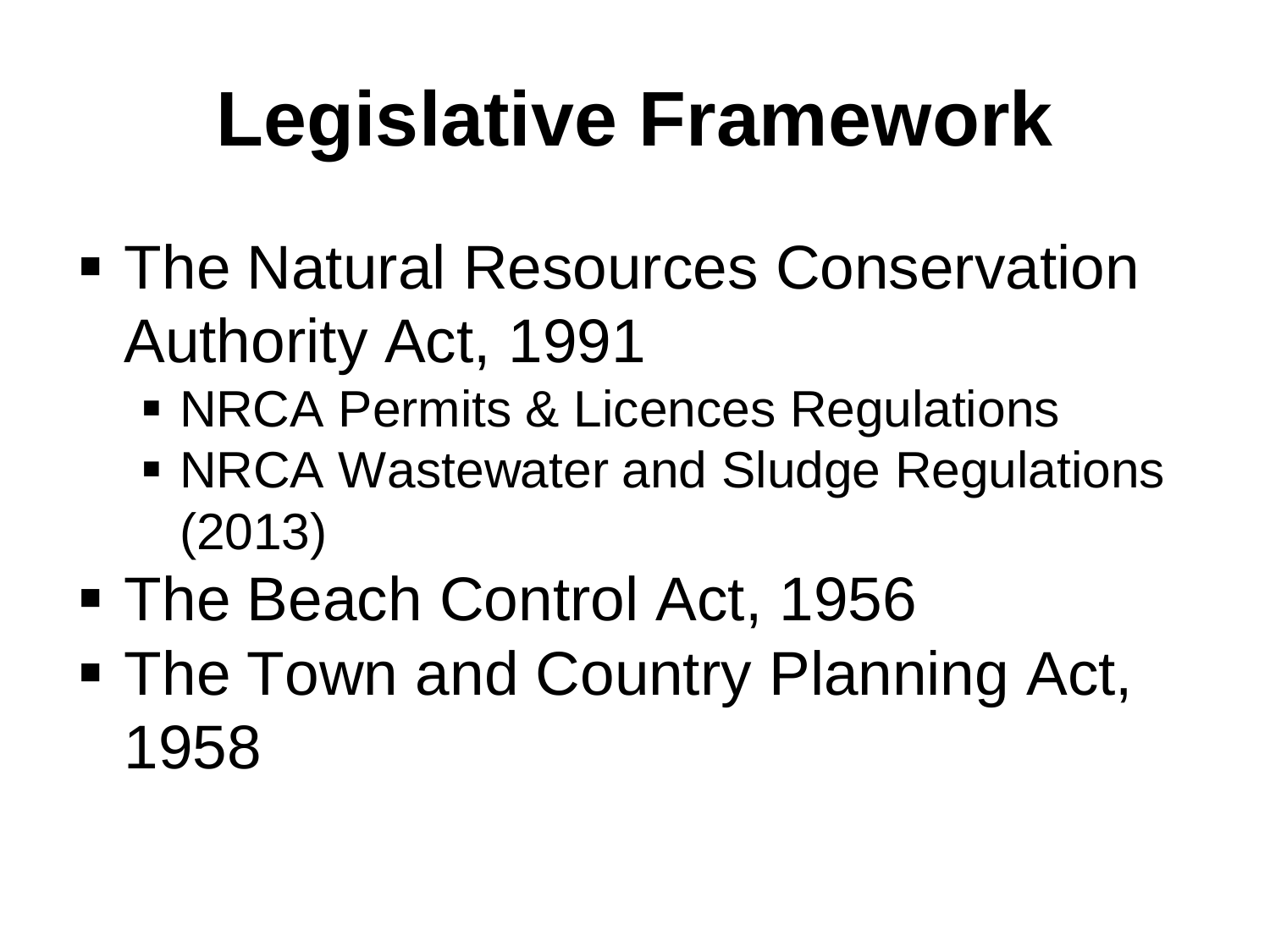## **Legislative Framework**

- Watershed Protection Act, 1945
- Endangered Species (Protection, Conservation and Regulation of Trade) Act, 2000
- **The Water Resources Act**
- **The Public Health Act**
- **Number 1945** Wildlife Protection Act, 1945
- Access to Information Act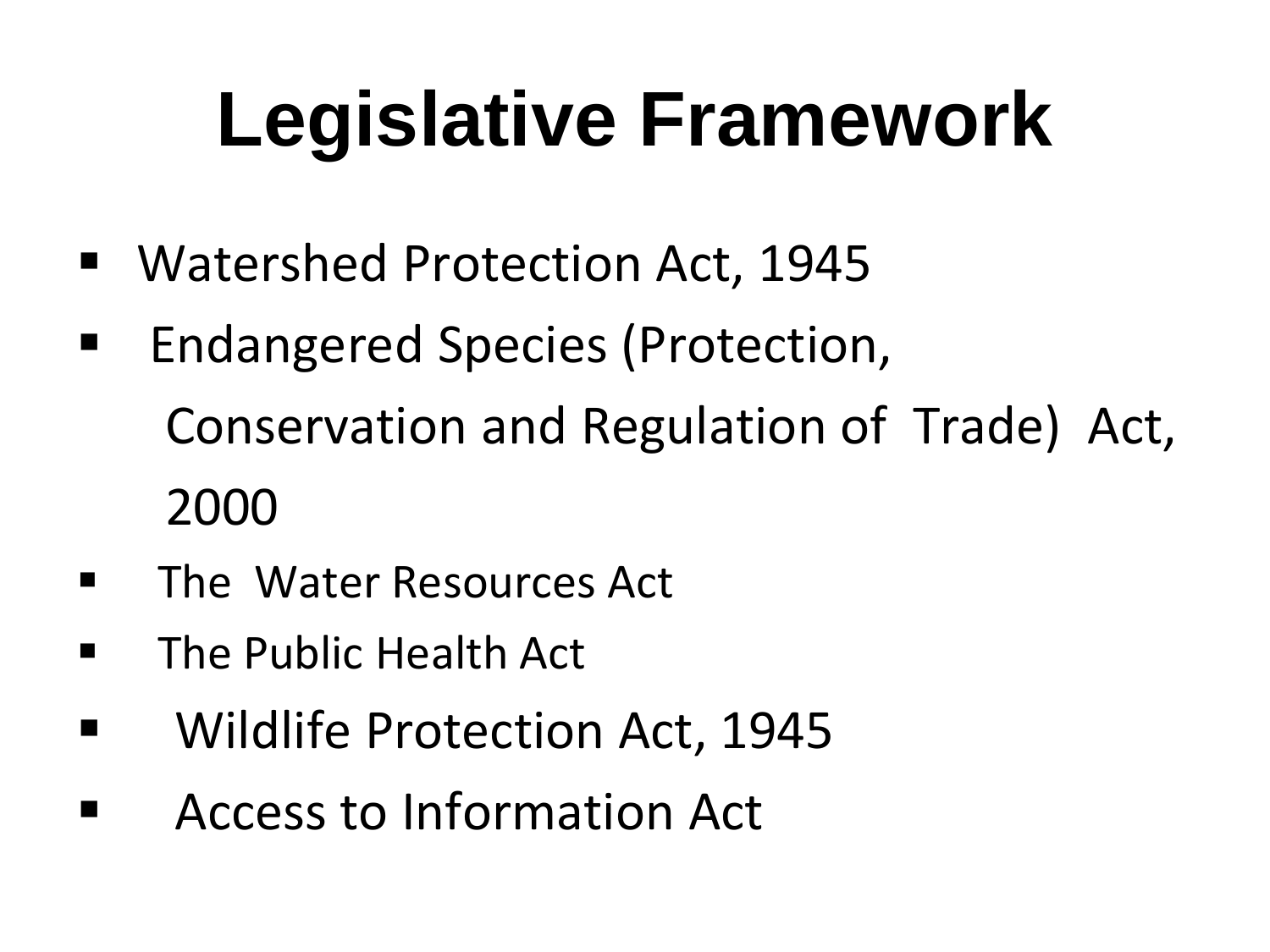## **Legislative Framework**

- Ministry of Agriculture Act
- National Irrigation Commission Act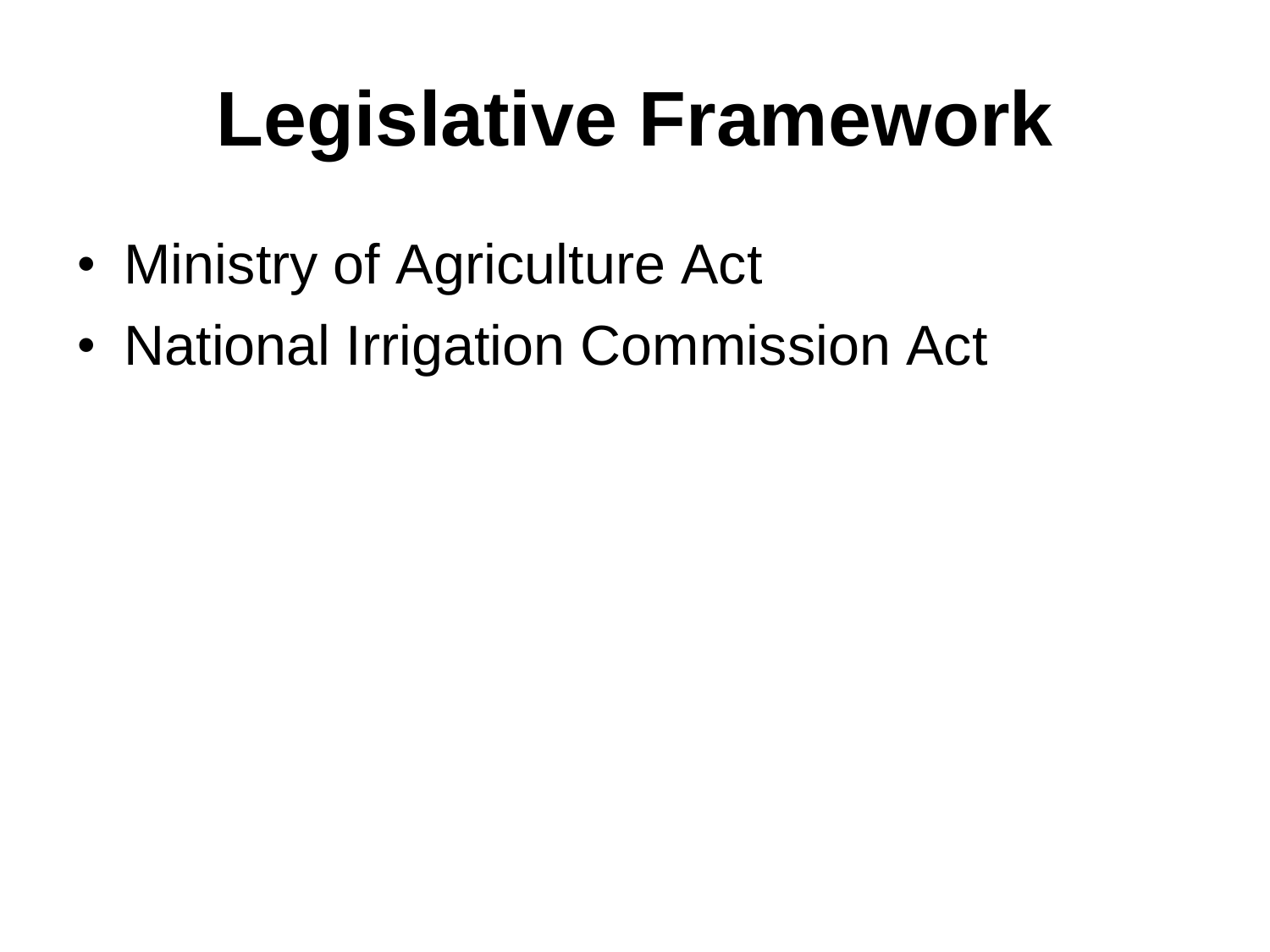## **Institutional Arrangements**

- National Environment and Planning Agency
- Water Resources Authority
- Ministry of Agriculture and Fisherie
	- Rural Physical and Planning Department
	- National Irrigation Commission
	- Rural Agricultural Development Authority
- Jamaica Bureau of Standards
- Ministry of Health
	- Environmental Health Unit
	- Environmental Health Laboratory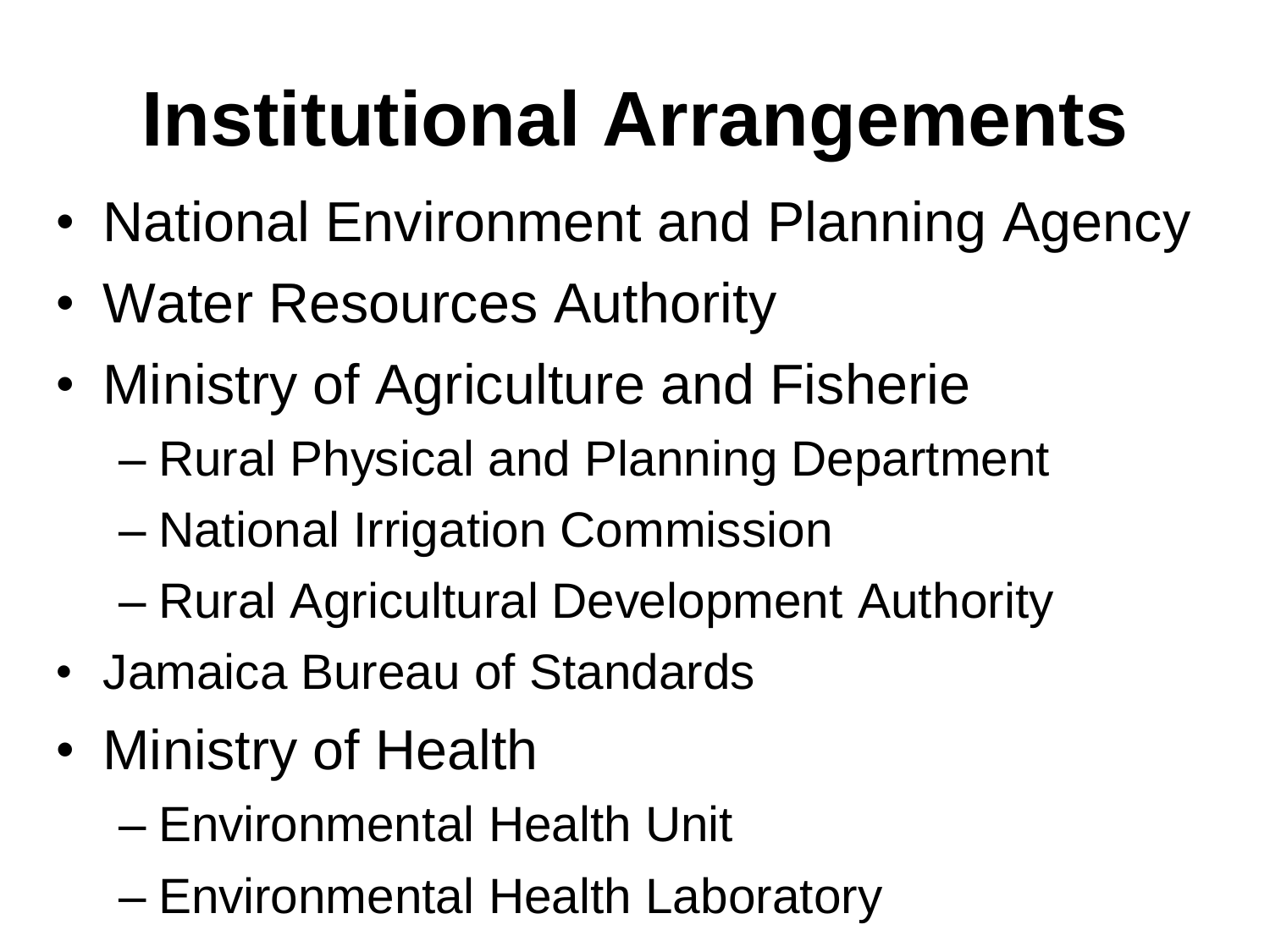## **Factors to Consider for Land Application**

- Sustainable use of the land in the long term avoiding build-up of substances in the soil
- Soil type (physical structure and chemical)
- Soil structure potential for runoff to surface waters, percolation to groundwater (adsorptive capacity)
- Slope stability
- Land area for fertigation and/or irrigation
- Precipitation and evaporation pattern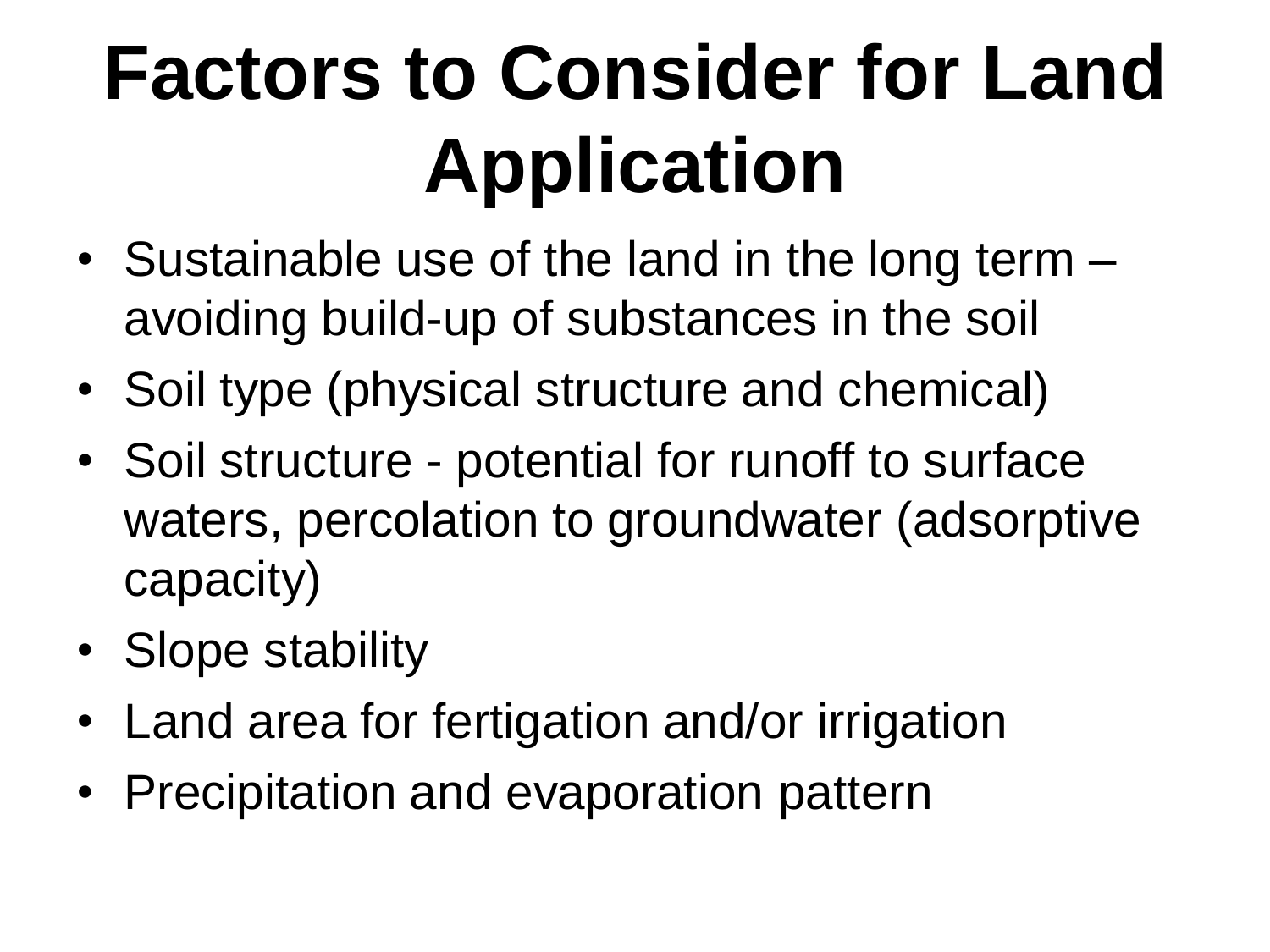## **Factors to Consider for Land Application**

- Type of crop and growth rate (nutrients requirement at different stages in the growth cycle)
- Location of the land and identification of any relationship with sensitive ecosystems
- Buffer zones
- Effect, if any, of the effluent on the vegetative cover
- Pollutant loading including agro-chemical loading of the receiving environment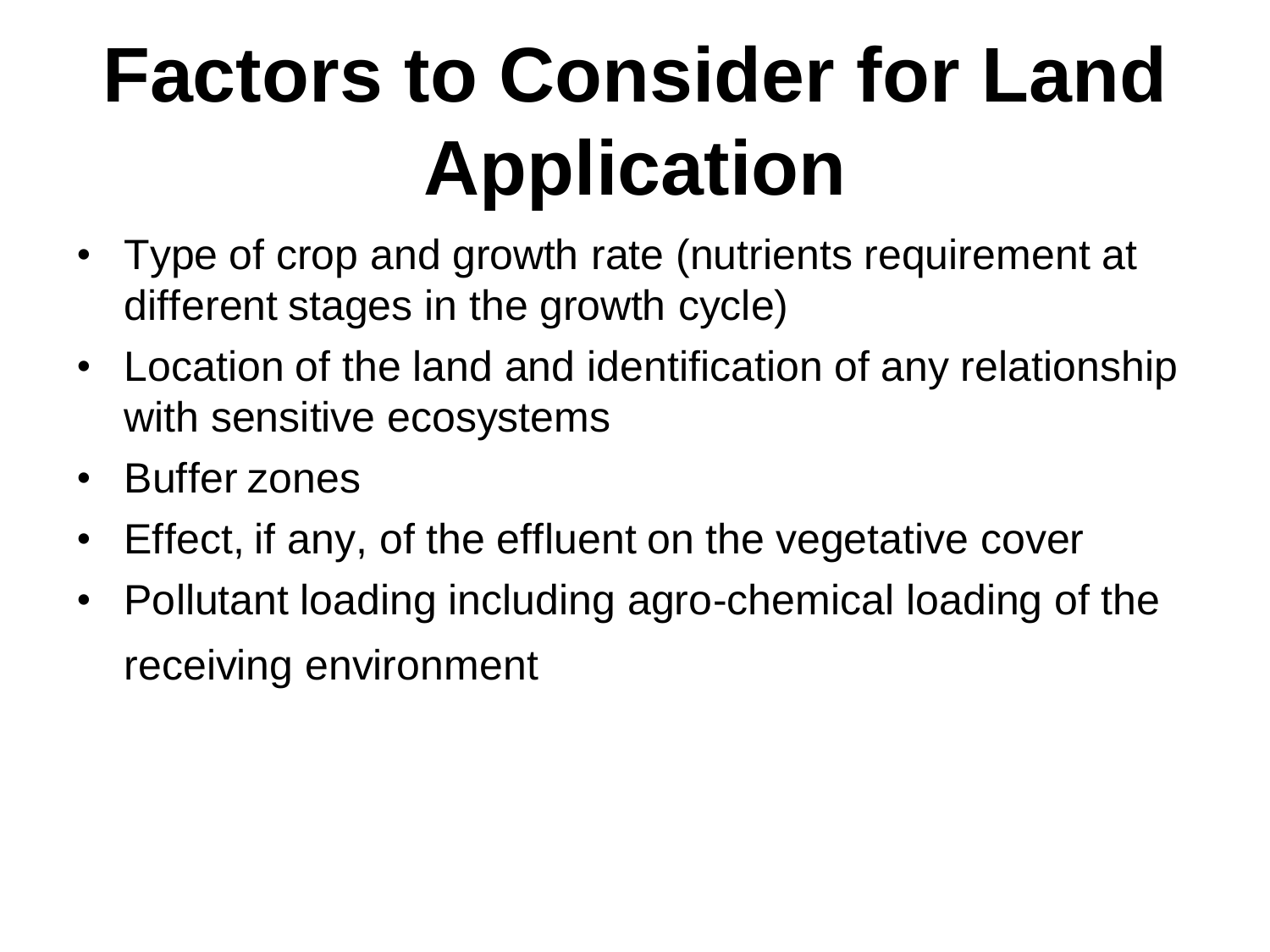## **Factors to Consider for Land Application**

- Source and quality of the effluent
- Nutrient levels in the effluent
- Potential for effluent reuse
- Wastewater quantity
- Application rate to the soil
- Moisture content in soil
- Reliability of supply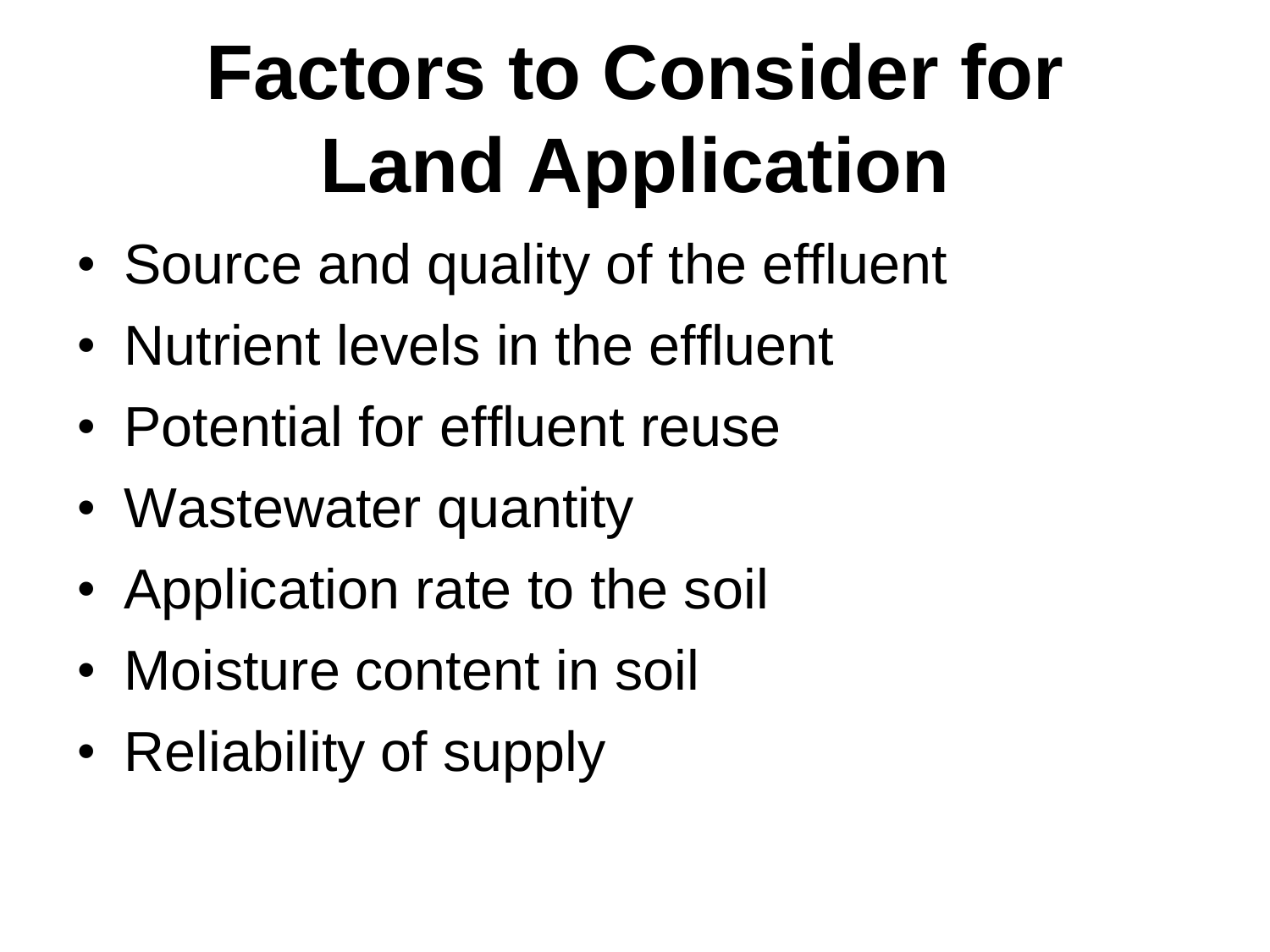#### **Factors to Consider for Land Application**

- Method of managing the operation (how, when, where, what to apply the wastewater)
	- » Mechanisms for sampling,
	- Moisture content in soil
	- Monitoring and reporting to regulators and
	- Potential for gaseous emissions to cause nuisance odour.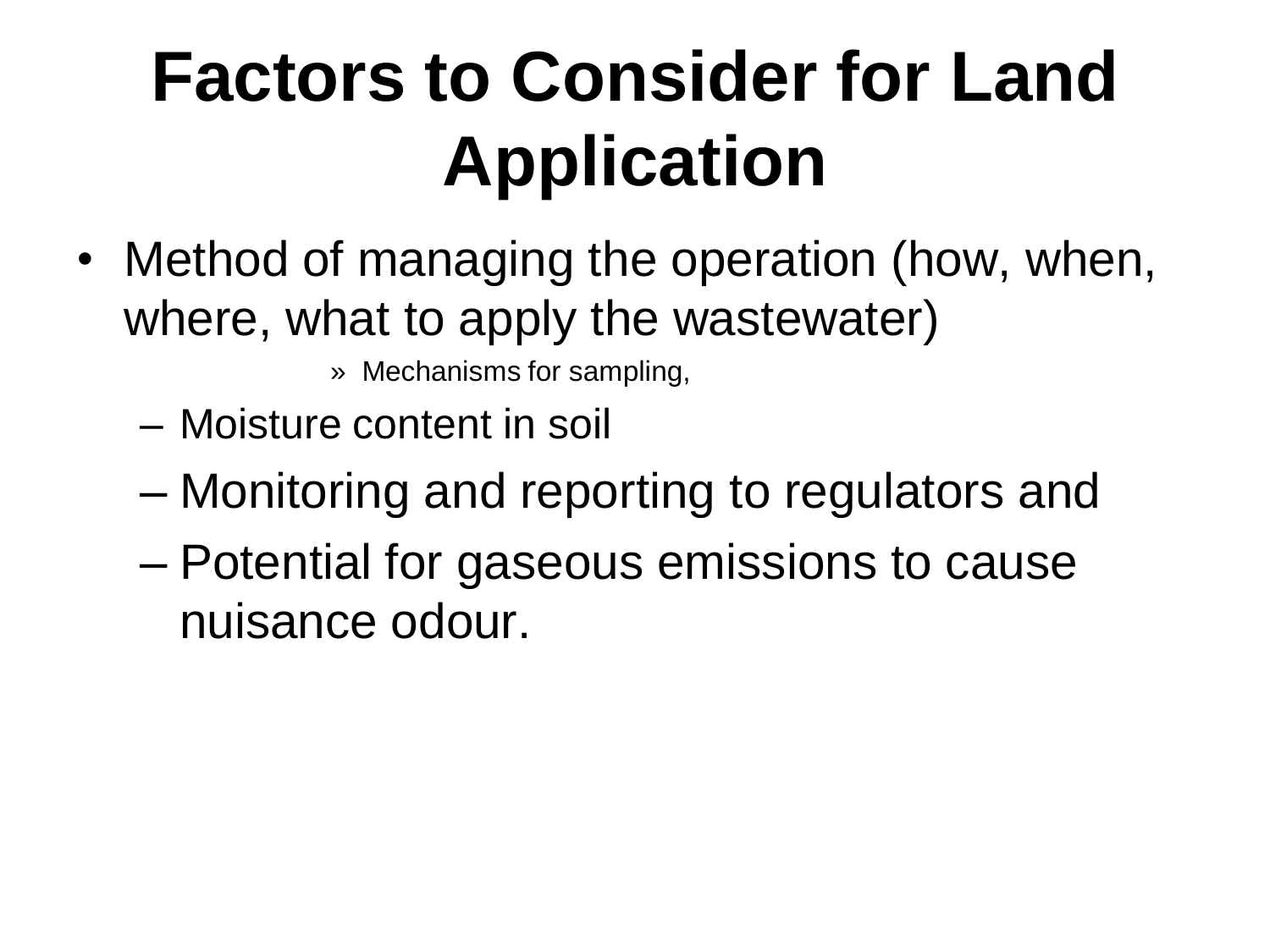## **Factors to Consider for Land Application**

- Changes in the characteristics of the product, effluent and/or sludge, due to:
	- 1. changes in the treatment process
	- 2. changes in the sewage or trade effluent being treated
- Reporting requirement from end-user
	- Time intervals, Format and
	- Nature of the information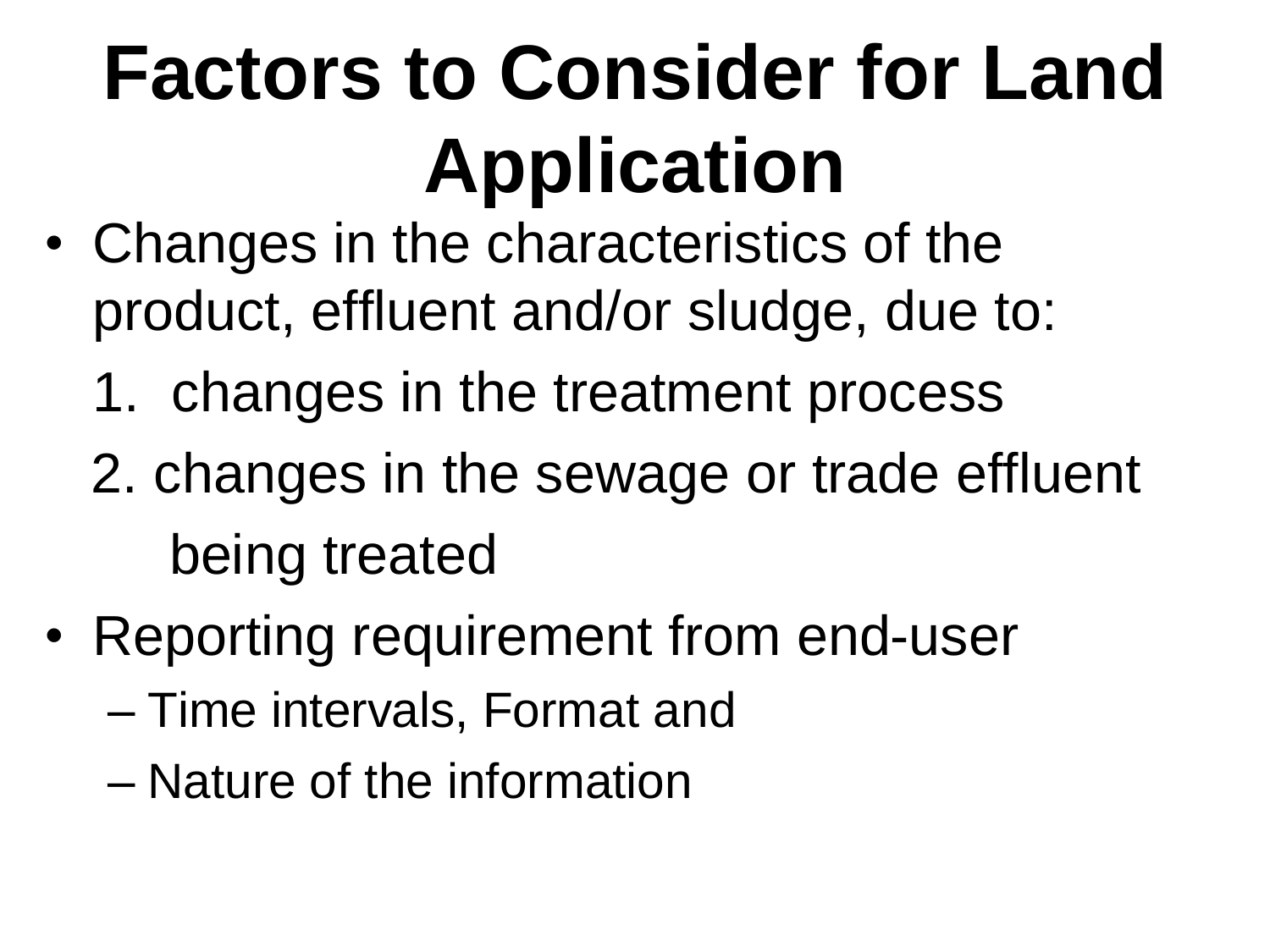## **Mechanism for Reuse of Wastewater and Sludge**

- Approval process guided by legislative mandates of the regulatory agencies involved
	- Preparation of Nutrient Management Plan by Applicant
- Assessment of Efficacy by Regulators
- Reporting Regime
- Compliance Monitoring
- Enforcement and Legal actions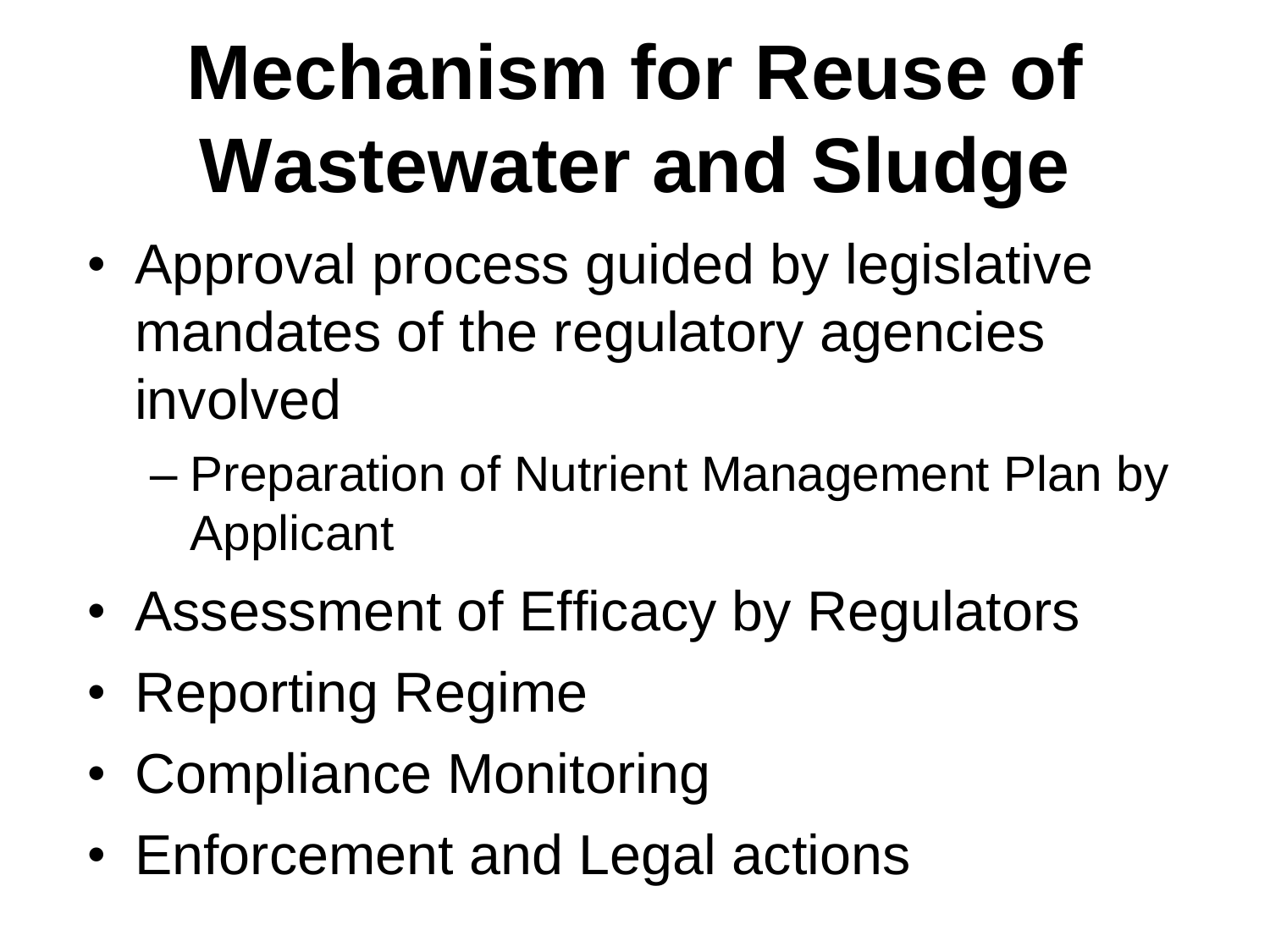#### **Management of Nutrients in Wastewater**

Limit the concentrations in effluent

discharges

- Maximum permissible levels in Sewage Effluent for
	- Total Nitrogen 10 mg/L Phosphates 4 mg/L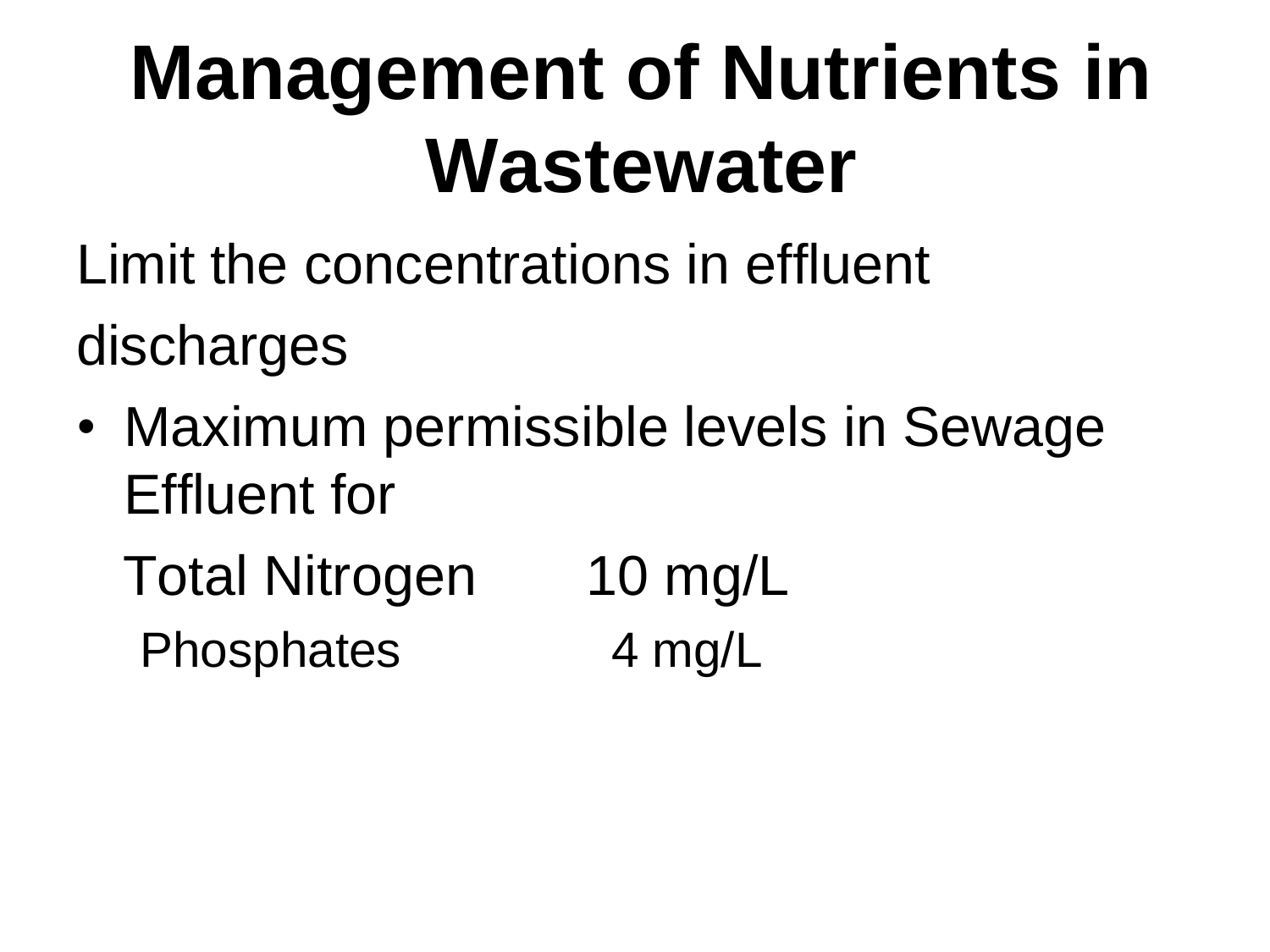#### **Management of Nutrients in Wastewater**

- Maximum permissible Limit in Industrial **Effluent** 
	- Phosphates 5 mg/L
	- Nitrates 10 mg/L
- Limits in Sewage Irrigation Standards
	- Rous
	-

– Fael Coliform 12 MPN/100 mls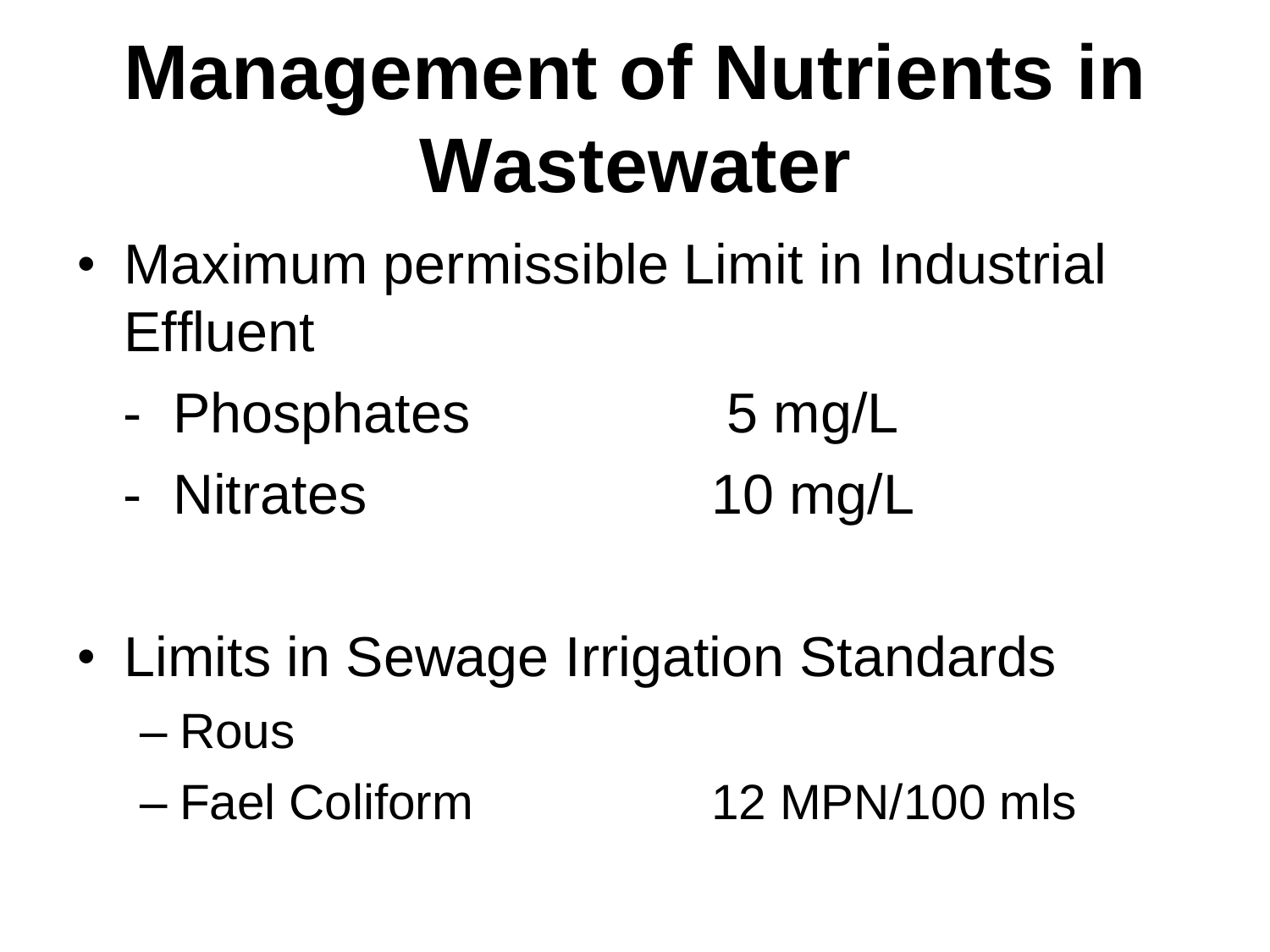## **Management of Nutrients in Sludge**

- Sludge derived from treated sewage and
- industrial effluent permitted for Agricultural Applications
- No limits for Nitrogen and Phosphorous
- Limits for organic compounds and metals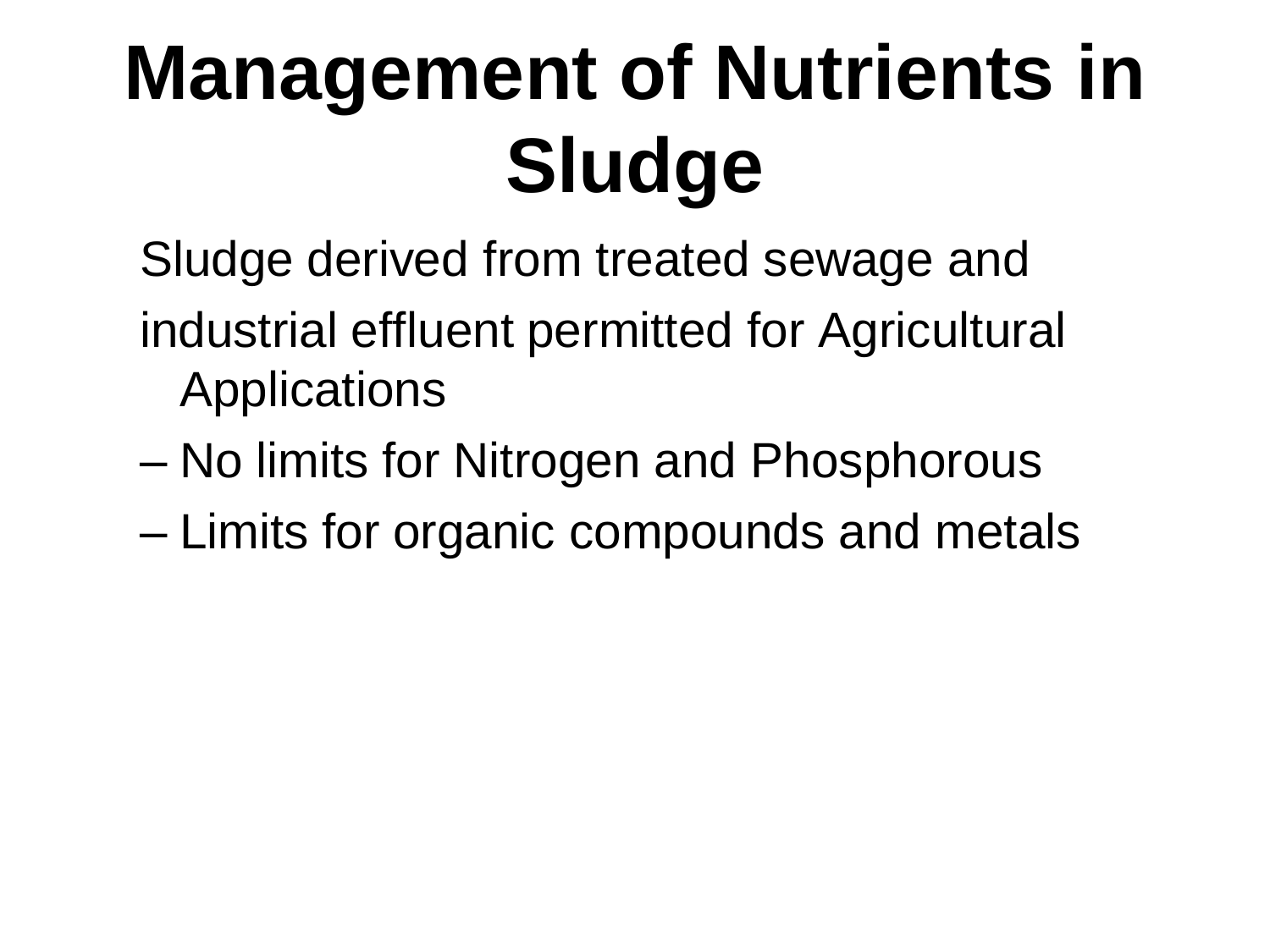#### **Nutrient Management Plan**

- To use sewage products as soil conditioner ('fertilizer') requires an approved nutrient management plan that contains the following:
- An aerial photograph or map,
- A soil map of the fields on which it is proposed to apply effluent derived fertilizer with each field distinguishable with a unique identification (ID) number
- A current and/or planned crop production sequence or crop rotation.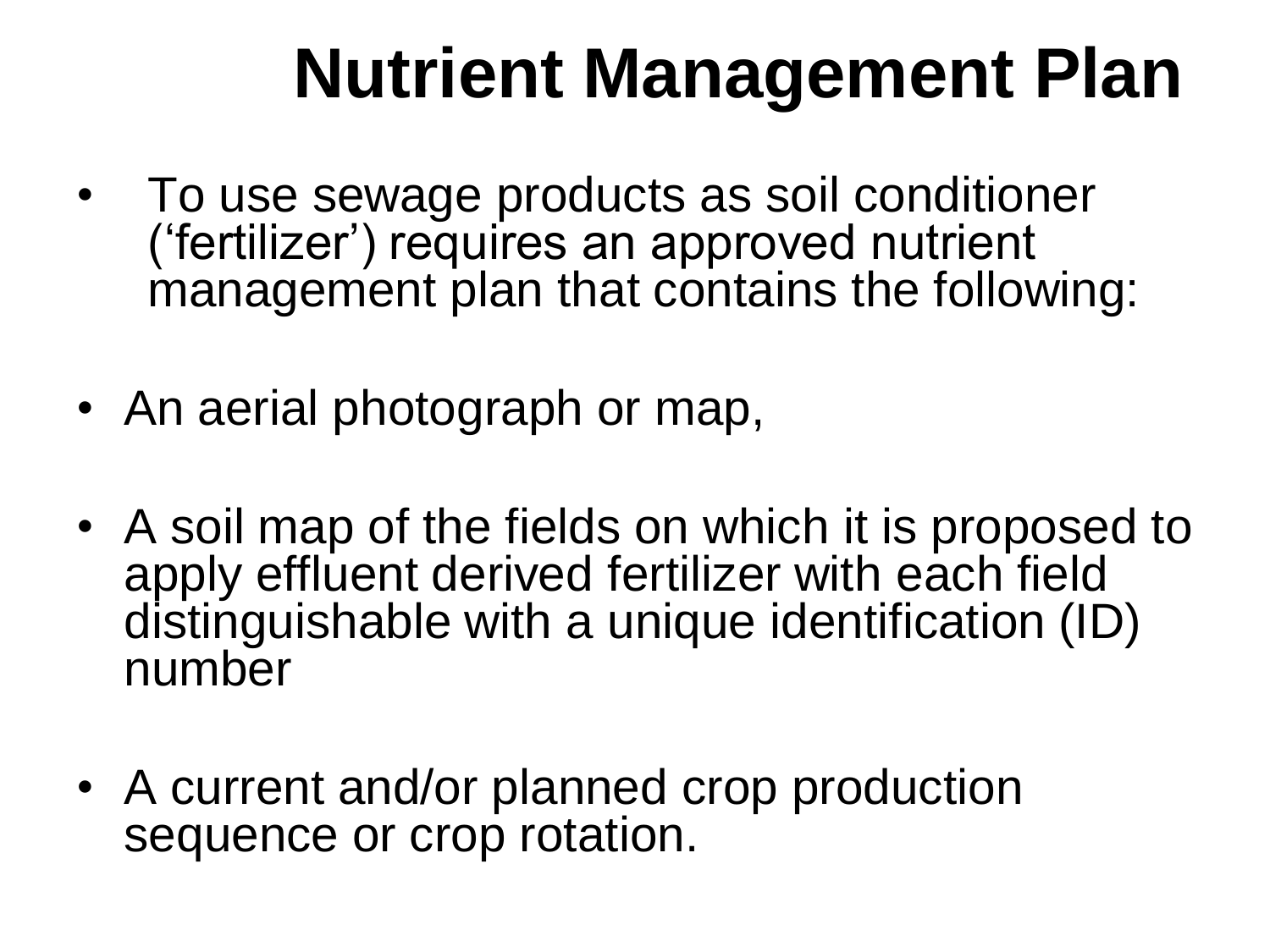## **Nutrient Management Plan**

- Analytical results for samples of soil, plant, water, manure or organic by product.
- Realistic yield potentials for crops in the rotation.
- A quantification (listing) of all nutrient (fertilizer) sources.
- Recommended nutrient rates, timing, form and method of application including incorporation of timing for the time period of the plan.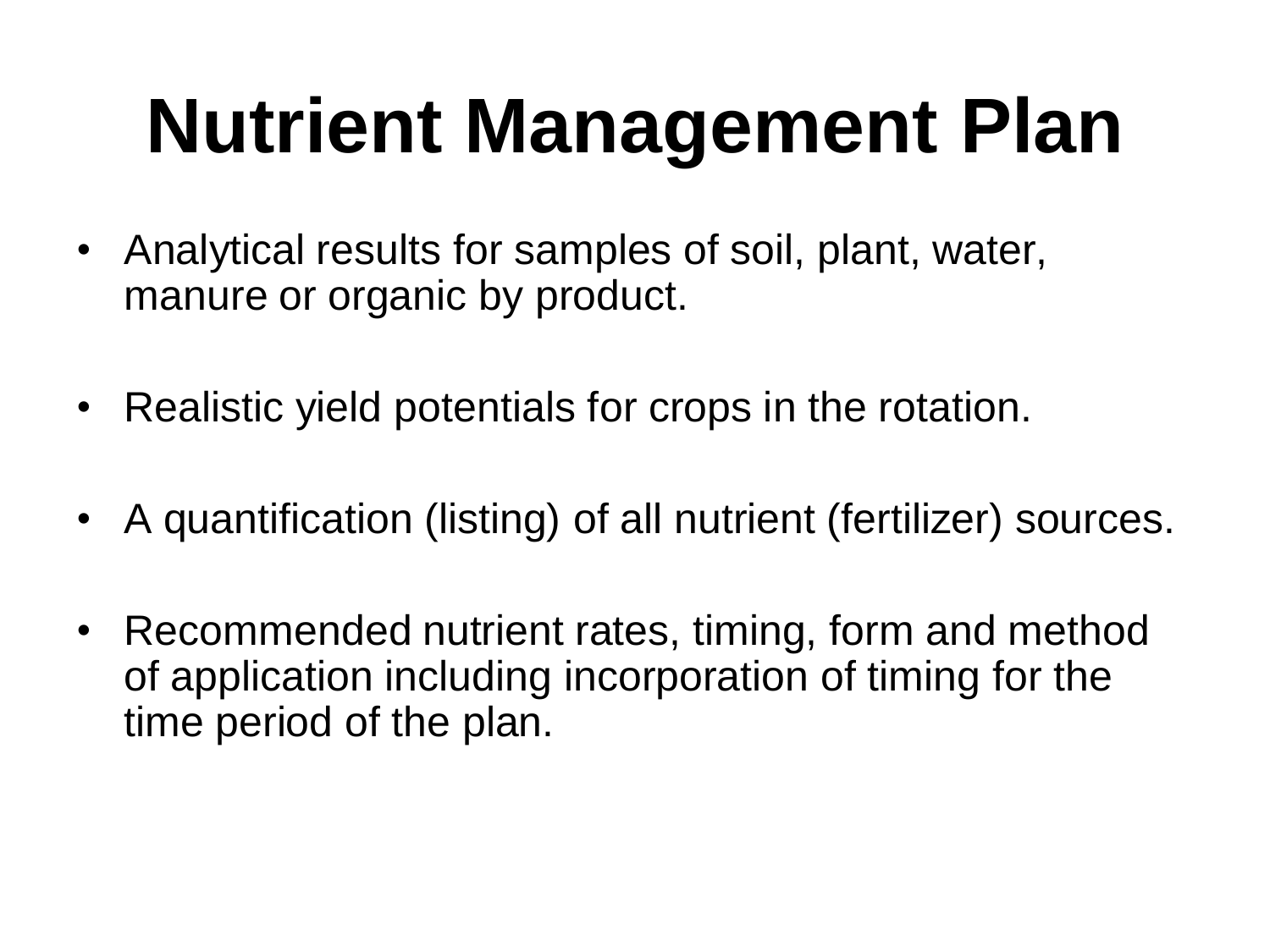#### **Nutrient Management Plans**

- Location of designated sensitive areas or resources and the associated nutrient management restriction.
- Guidance for implementation, operation, maintenance, record keeping, and complete field-by-field nutrient budget for nitrogen, phosphorus, and potassium for the rotation or crop sequence.
- A statement that the plan was developed based on current standards and that changes in any of these requirements may necessitate a revision of the plan.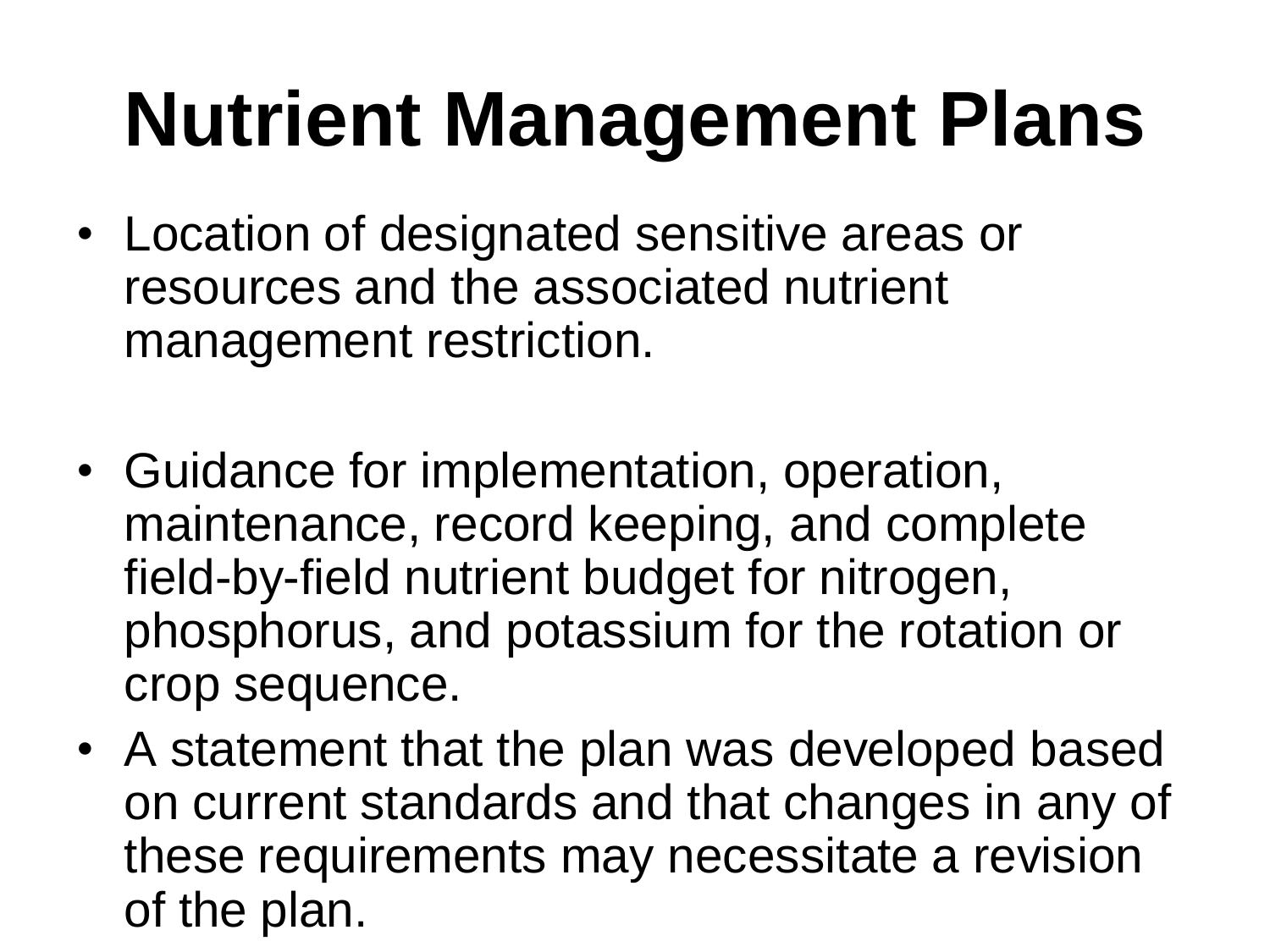#### **Reporting by Owners of Landfill and Other Sewage Disposal Sites**

- Approval required for sewage sludge that does not satisfy the National Treated Sewage Sludge/Biosolids Standards for application to agricultural land for disposal in a licensed landfill or other locations approved
- Monthly analytical data for sludge
- Leachate quality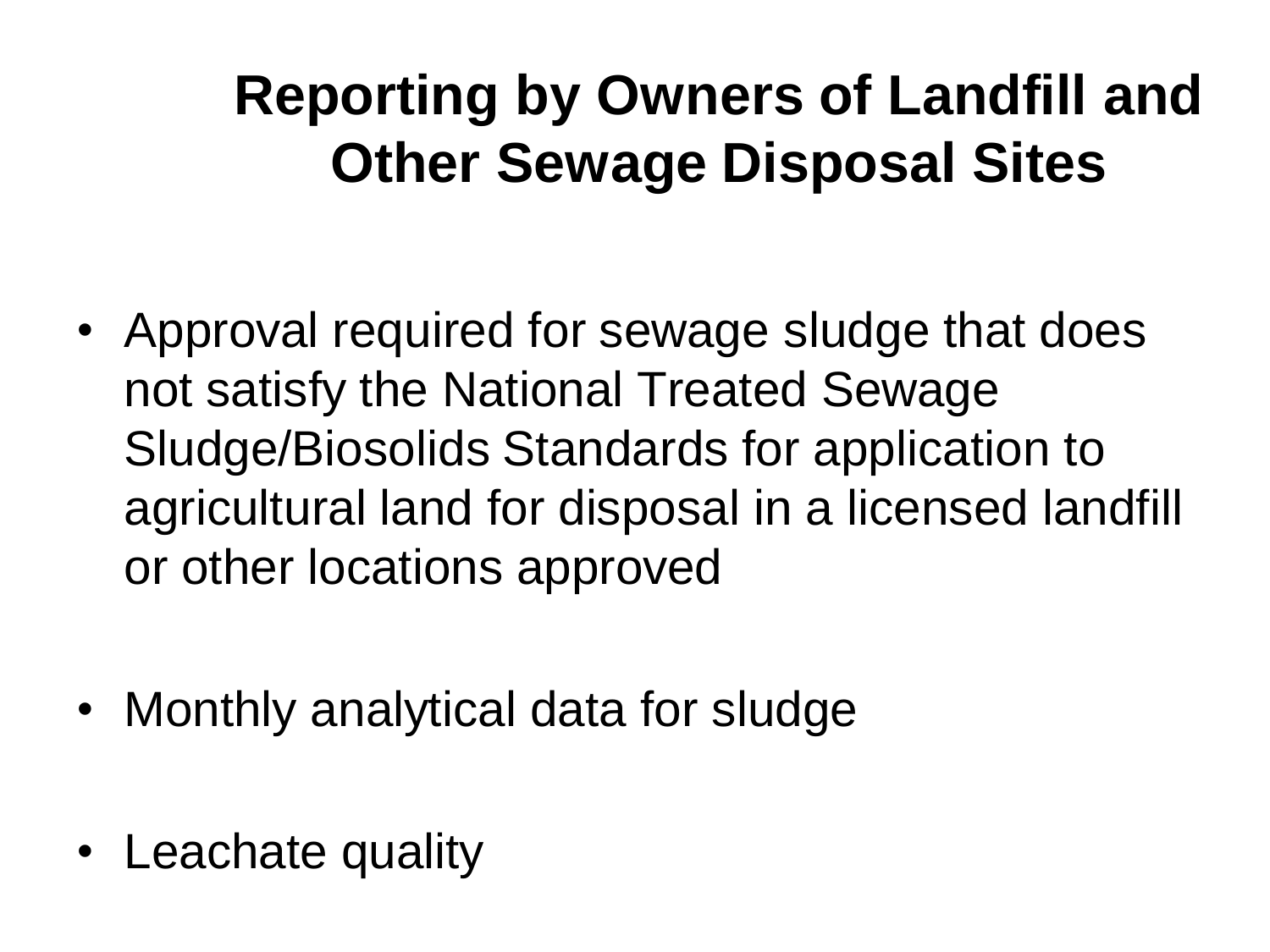#### **General Reporting Requirements**

- Regular effluent monitoring
- Report in the event of plant malfunction
- Report in the event of an emergency
- Report in the event of transfer in ownership
- Report in the event of major maintenance or upgrade
- Report for Pollution incidents
- Compliance Plan reports